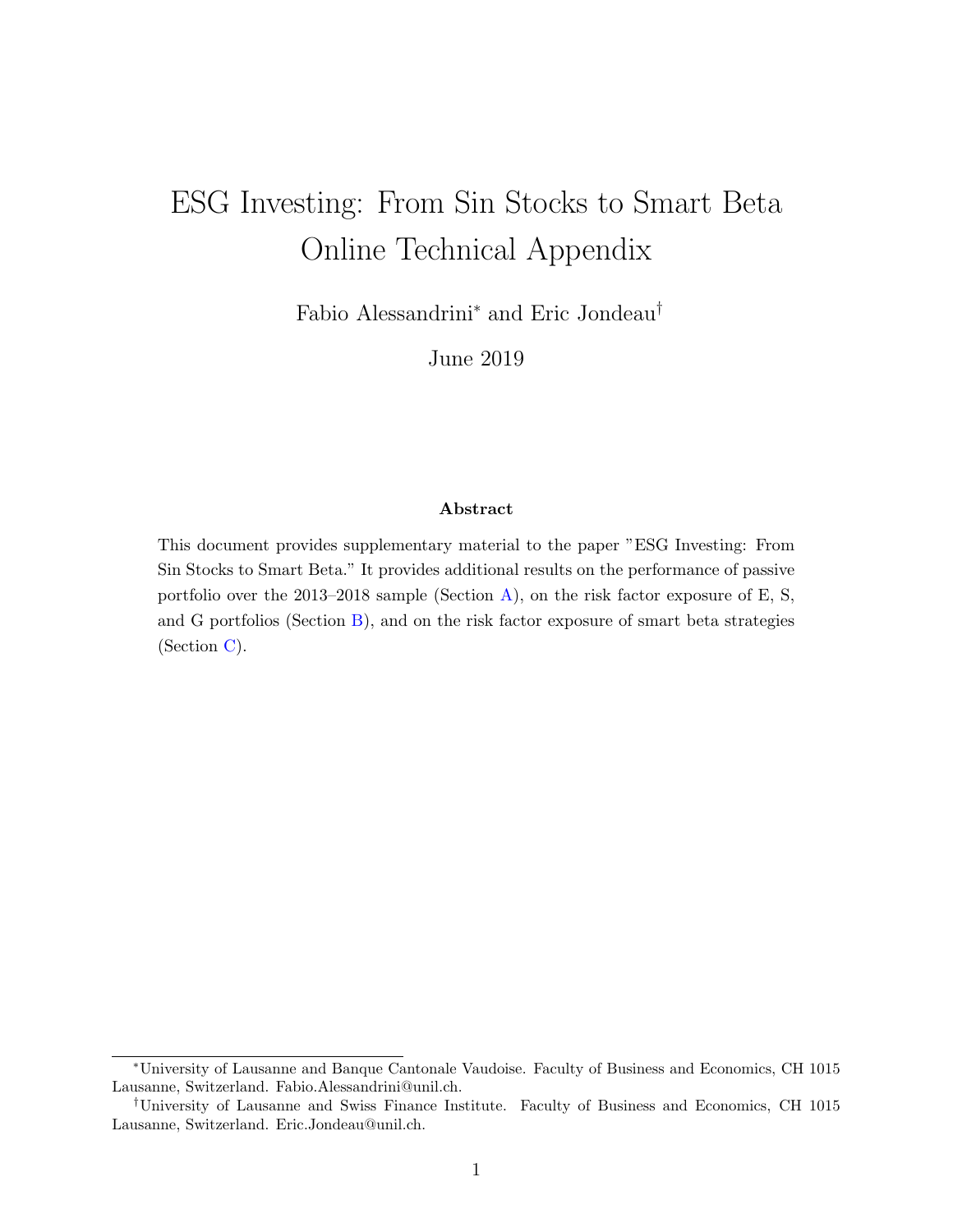## <span id="page-1-0"></span>A Performance of Passive Portfolios Based on ESG Scores (2013–2018)

|                           | <b>MSCI</b> | $0\%$ | 10%                    | 25\%     | 50%   | $0\%$                      | 10\%  | 25\%     | 50%   |  |
|---------------------------|-------------|-------|------------------------|----------|-------|----------------------------|-------|----------|-------|--|
|                           | bench       | excl. | excl.                  | excl.    | excl. | excl.                      | excl. | excl.    | excl. |  |
|                           | mark        |       |                        |          |       |                            |       |          |       |  |
|                           |             |       | Panel A: Industry-     |          |       |                            |       | Panel B: |       |  |
|                           |             |       | adjusted average score |          |       | <b>Environmental score</b> |       |          |       |  |
| World                     |             |       |                        |          |       |                            |       |          |       |  |
| Average score             |             | 5.30  | 5.61                   | 6.07     | 6.92  | 5.92                       | 6.18  | 6.52     | 7.20  |  |
| Ann. return $(\%)$        | 8.12        | 8.17  | 8.26                   | 8.16     | 8.32  | 8.17                       | 8.27  | 8.70     | 9.16  |  |
| Ann. std dev. $(\%)$      | 10.72       | 10.68 | 10.70                  | 10.76    | 10.85 | 10.68                      | 10.64 | 10.64    | 10.73 |  |
| Sharpe ratio              | 0.71        | 0.72  | 0.73                   | 0.71     | 0.72  | 0.72                       | 0.73  | 0.77     | 0.81  |  |
| Tracking error $(\%)$     |             | 0.11  | 0.26                   | 0.60     | 1.17  | 0.11                       | 0.38  | 0.68     | 1.29  |  |
| The U.S.                  |             |       |                        |          |       |                            |       |          |       |  |
| Average score             |             | 4.83  | 5.15                   | 5.65     | 6.50  | 5.93                       | 6.22  | 6.61     | 7.36  |  |
| Ann. return $(\%)$        | 12.20       | 12.24 | 12.30                  | 12.53    | 13.05 | 12.24                      | 12.30 | 13.00    | 13.67 |  |
| Ann. std dev. $(\%)$      | 10.76       | 10.78 | 10.75                  | 10.73    | 10.61 | 10.78                      | 10.67 | 10.69    | 10.65 |  |
| Sharpe ratio              | 1.09        | 1.09  | 1.10                   | 1.12     | 1.19  | 1.09                       | 1.11  | 1.17     | 1.24  |  |
| Tracking error $(\%)$     |             | 0.16  | 0.42                   | 0.92     | 1.75  | 0.16                       | 0.54  | 1.06     | 1.65  |  |
| Europe                    |             |       |                        |          |       |                            |       |          |       |  |
| Average score             |             | 6.52  | 6.92                   | 7.38     | 8.26  | 6.52                       | 6.80  | 7.17     | 7.92  |  |
| Ann. return $(\%)$        | 4.91        | 4.80  | 4.98                   | $5.15\,$ | 6.16  | 4.80                       | 4.72  | 4.73     | 5.12  |  |
| Ann. std dev. $(\%)$      | 12.76       | 12.75 | 12.86                  | 12.71    | 12.82 | 12.75                      | 12.82 | 12.82    | 12.96 |  |
| Sharpe ratio              | 0.35        | 0.34  | 0.35                   | 0.37     | 0.44  | 0.34                       | 0.33  | 0.33     | 0.36  |  |
| Tracking error $(\%)$     |             | 0.21  | 0.68                   | 1.01     | 1.68  | 0.18                       | 0.49  | 0.96     | 1.82  |  |
| Pacific                   |             |       |                        |          |       |                            |       |          |       |  |
| Average score             |             | 5.58  | 5.88                   | 6.29     | 7.12  | 5.80                       | 6.13  | 6.52     | 7.27  |  |
| Ann. return $(\%)$        | 5.98        | 6.02  | 6.13                   | 6.21     | 6.33  | 6.02                       | 5.81  | 6.09     | 6.85  |  |
| Ann. std dev. $(\%)$      | 12.16       | 12.17 | 12.13                  | 12.26    | 12.44 | 12.17                      | 12.11 | 12.19    | 12.14 |  |
| Sharpe ratio              | 0.45        | 0.46  | 0.47                   | 0.47     | 0.47  | 0.46                       | 0.44  | 0.46     | 0.53  |  |
| Tracking error $(\%)$     |             | 0.08  | 0.38                   | 0.76     | 1.60  | 0.06                       | 0.50  | 0.84     | 1.77  |  |
| <b>Emerging countries</b> |             |       |                        |          |       |                            |       |          |       |  |
| Average score             |             | 4.45  | 4.71                   | 5.09     | 5.86  | 4.95                       | 5.28  | 5.69     | 6.37  |  |
| Ann. return $(\%)$        | 2.29        | 2.16  | 2.41                   | 3.03     | 3.29  | 2.16                       | 2.14  | 2.62     | 2.75  |  |
| Ann. std dev. $(\%)$      | 14.51       | 14.21 | 14.29                  | 14.40    | 14.38 | 14.21                      | 14.33 | 14.49    | 14.73 |  |
| Sharpe ratio              | 0.13        | 0.12  | 0.14                   | 0.18     | 0.20  | 0.12                       | 0.12  | 0.15     | 0.15  |  |
| Tracking error $(\%)$     |             | 0.72  | 1.08                   | 1.22     | 2.34  | 0.72                       | 1.09  | 1.36     | 2.30  |  |

### Table A1: Performance of portfolios based on ESG scores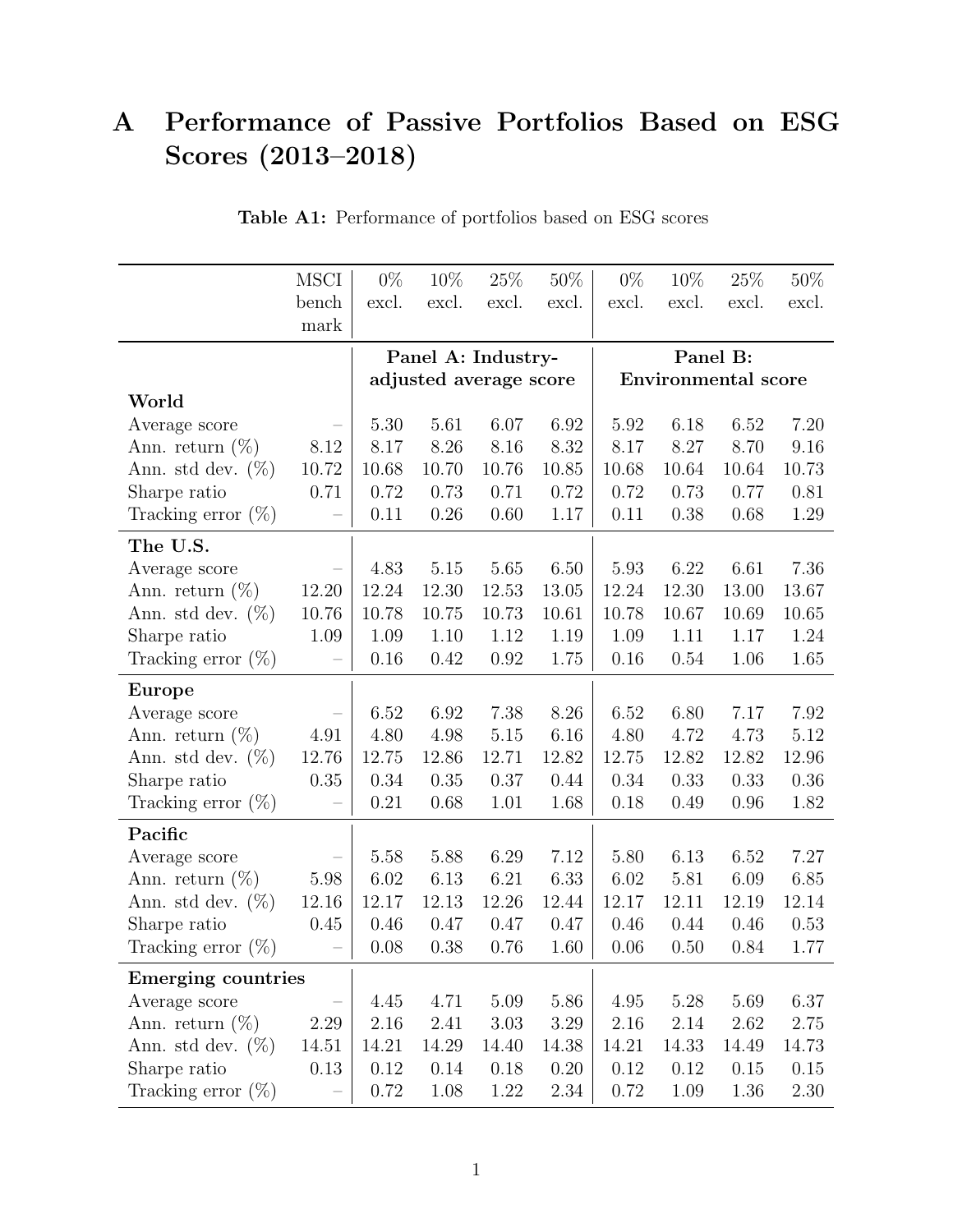|                       | MSCI              | $0\%$    | 10%      | $25\%$       | $50\%$ | $0\%$ | 10%              | 25\%  | $50\%$ |
|-----------------------|-------------------|----------|----------|--------------|--------|-------|------------------|-------|--------|
|                       | bench             | excl.    | excl.    | excl.        | excl.  | excl. | excl.            | excl. | excl.  |
|                       | mark              |          |          |              |        |       |                  |       |        |
|                       |                   |          |          |              |        |       |                  |       |        |
|                       |                   |          | Panel C: |              |        |       | Panel D:         |       |        |
|                       |                   |          |          | Social score |        |       | Governance score |       |        |
| World                 |                   |          |          |              |        |       |                  |       |        |
| Average score         |                   | 4.42     | 4.68     | 5.07         | 5.71   | 5.37  | 5.71             | 6.10  | 7.08   |
| Ann. return $(\%)$    | 8.12              | 8.17     | 8.12     | 7.99         | 7.67   | 8.17  | 8.23             | 8.44  | 9.01   |
| Ann. std dev. $(\%)$  | 10.72             | 10.68    | 10.80    | 10.85        | 11.19  | 10.68 | 10.62            | 10.63 | 10.72  |
| Sharpe ratio          | 0.71              | 0.72     | 0.71     | 0.69         | 0.64   | 0.72  | 0.73             | 0.75  | 0.80   |
| Tracking error $(\%)$ | $\qquad \qquad -$ | 0.11     | 0.30     | 0.62         | 1.35   | 0.14  | 0.58             | 0.76  | 1.23   |
| The U.S.              |                   |          |          |              |        |       |                  |       |        |
| Average score         |                   | 4.15     | 4.42     | 4.79         | 5.38   | 5.24  | 5.65             | 6.08  | 7.11   |
| Ann. return $(\%)$    | 12.20             | 12.24    | 12.23    | 11.91        | 11.58  | 12.24 | 12.21            | 12.77 | 13.49  |
| Ann. std dev. $(\%)$  | 10.76             | 10.78    | 10.92    | 10.96        | 11.12  | 10.78 | 10.63            | 10.69 | 11.26  |
| Sharpe ratio          | 1.09              | 1.09     | 1.08     | 1.04         | 1.00   | 1.09  | 1.10             | 1.15  | 1.16   |
| Tracking error $(\%)$ |                   | 0.18     | 0.52     | 0.93         | 1.78   | 0.19  | 0.81             | 1.02  | 2.00   |
| <b>Europe</b>         |                   |          |          |              |        |       |                  |       |        |
| Average score         |                   | 4.82     | 5.08     | 5.53         | 6.26   | 5.89  | 6.36             | 6.82  | 7.69   |
| Ann. return $(\%)$    | 4.91              | 4.80     | 5.13     | 4.77         | 5.11   | 4.80  | 5.17             | 5.96  | 6.40   |
| Ann. std dev. $(\%)$  | 12.76             | 12.75    | 12.78    | 13.20        | 13.77  | 12.75 | 12.52            | 12.49 | 12.50  |
| Sharpe ratio          | 0.35              | 0.34     | 0.36     | 0.33         | 0.34   | 0.34  | 0.38             | 0.44  | 0.47   |
| Tracking error $(\%)$ |                   | 0.19     | 0.59     | 1.33         | 2.32   | 0.21  | 0.97             | 1.44  | 2.26   |
|                       |                   |          |          |              |        |       |                  |       |        |
| Pacific               |                   |          |          |              |        |       |                  |       |        |
| Average score         |                   | 4.75     | 5.01     | 5.32         | 5.86   | 5.37  | 5.79             | 6.23  | 6.95   |
| Ann. return $(\%)$    | 5.98              | 6.02     | 6.04     | 6.01         | 6.35   | 6.02  | 6.46             | 6.30  | 6.97   |
| Ann. std dev. $(\%)$  | 12.16             | 12.17    | 12.26    | 12.36        | 12.84  | 12.17 | 12.10            | 11.99 | 11.87  |
| Sharpe ratio          | 0.45              | 0.46     | 0.45     | 0.45         | 0.46   | 0.46  | 0.49             | 0.49  | 0.55   |
| Tracking error $(\%)$ | -                 | 0.06     | 0.52     | 1.01         | 1.82   | 0.16  | 0.70             | 1.29  | 2.51   |
| Emerging countries    |                   |          |          |              |        |       |                  |       |        |
| Average score         |                   | 4.34     | 4.55     | 4.87         | 5.40   | 4.64  | 4.92             | 5.29  | 6.13   |
| Ann. return $(\%)$    | 2.29              | 2.16     | 2.53     | 3.20         | 3.56   | 2.19  | 2.18             | 2.41  | 2.85   |
| Ann. std dev. $(\%)$  | 14.51             | 14.21    | 14.25    | 14.27        | 14.89  | 14.22 | 14.24            | 14.17 | 13.87  |
| Sharpe ratio          | 0.13              | 0.12     | 0.14     | 0.19         | 0.21   | 0.12  | 0.12             | 0.14  | 0.17   |
| Tracking error $(\%)$ |                   | $0.72\,$ | 1.08     | 1.26         | 2.52   | 0.70  | 1.23             | 1.87  | 2.97   |

Table A4 (Continued)

Note: The table reports summary statistics on portfolios based on the ESG screening based on the industryadjusted average ESG score, the environmental score, the social score, and the governance score, in Panels A to D, respectively. Statistics are: the average score, the annualized average return, the annualized standard deviation, the Sharpe ratio, and the annualized tracking error (relative to the MSCI standard benchmark of the respective region). Column 1 corresponds to the MSCI benchmark portfolio for the region considered. For each panel, columns correspond to the portfolio with no exclusion and the portfolios excluding the firms with the 10%, 25%, and 50% lowest scores.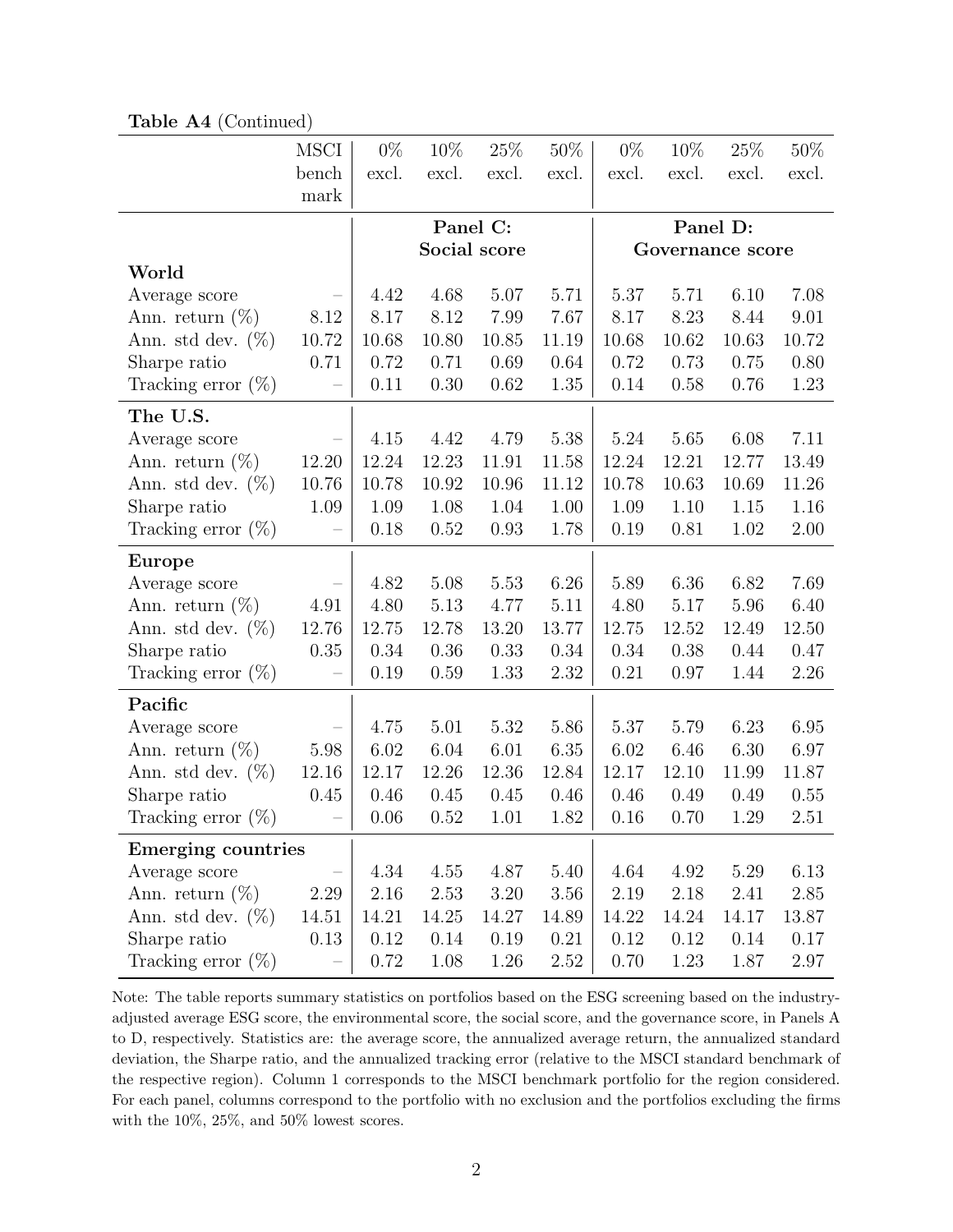### <span id="page-3-0"></span>B Exposure of Passive Portfolios Based on ESG Scores

|                      | $0\%$                     | 10%      | 25\%                      | 50%      |                             | $0\%$                     | 10%            | 25\%           | $50\%$   |
|----------------------|---------------------------|----------|---------------------------|----------|-----------------------------|---------------------------|----------------|----------------|----------|
|                      | excl.                     | excl.    | excl.                     | excl.    |                             | excl.                     | excl.          | excl.          | excl.    |
|                      |                           |          | Panel A: 3 FFF + Momentum |          |                             |                           |                | Panel B: 5 FFF |          |
| World                |                           |          |                           |          | World                       |                           |                |                |          |
| Ann. $\alpha$        | 0.09                      | 0.12     | 0.36                      | $0.85*$  | Ann. $\alpha$               | 0.15                      | 0.15           | $0.47*$        | $0.90*$  |
| Market               | $0.98*$                   | $0.98*$  | $0.98*$                   | $0.97*$  | Market                      | $1.07*$                   | $1.07*$        | $1.11*$        | $1.06*$  |
| <b>SMB</b>           | $-0.07*$                  | $-0.09*$ | $-0.12*$                  | $-0.13*$ | <b>SMB</b>                  | $-0.02$                   | $-0.04*$       | $-0.05*$       | $-0.10*$ |
| <b>HML</b>           | $0.02*$                   | $0.02*$  | $0.03*$                   | $0.02\,$ | <b>HML</b>                  | $0.02*$                   | $0.02*$        | $0.02\,$       | $0.02\,$ |
| <b>MOM</b>           | $-0.01*$                  | $-0.01*$ | $-0.02*$                  | $-0.02$  | $\mathop{\rm RMW}\nolimits$ | 0.00                      | 0.01           | $-0.01$        | $-0.01$  |
|                      |                           |          |                           |          | <b>CMA</b>                  | $0.09*$                   | $0.09*$        | $0.13*$        | $0.09*$  |
| The U.S.             |                           |          |                           |          | The U.S.                    |                           |                |                |          |
| Ann. $\alpha$        | 0.13                      | 0.18     | 0.49                      | 0.82     | Ann. $\alpha$               | 0.16                      | 0.18           | $0.60*$        | $1.01*$  |
| Market               | $0.99*$                   | $0.99*$  | $0.99*$                   | $0.98*$  | Market                      | $1.05*$                   | $1.03*$        | $1.12*$        | $1.16*$  |
| <b>SMB</b>           | $-0.02*$                  | $-0.05*$ | $-0.08*$                  | $-0.13*$ | <b>SMB</b>                  | 0.01                      | $-0.02$        | $-0.01$        | $-0.03$  |
| <b>HML</b>           | $0.01\,$                  | 0.00     | $-0.02$                   | $-0.02$  | <b>HML</b>                  | 0.00                      | 0.00           | $-0.03*$       | $-0.04$  |
| <b>MOM</b>           | $0.00\,$                  | $-0.01$  | $-0.02*$                  | $-0.03*$ | $\mathop{\rm RMW}\nolimits$ | $0.01\,$                  | 0.01           | $-0.01$        | $-0.05*$ |
|                      |                           |          |                           |          | <b>CMA</b>                  | $0.06*$                   | $0.04*$        | $0.14*$        | $0.19*$  |
| Europe               |                           |          |                           |          | <b>Europe</b>               |                           |                |                |          |
| Ann. $\alpha$        | $-0.01$                   | $-0.05$  | 0.09                      | 0.54     | Ann. $\alpha$               | $-0.04$                   | $-0.13$        | 0.02           | 0.39     |
| Market               | $1.00*$                   | $1.00*$  | $0.99*$                   | $1.00*$  | Market                      | $1.01*$                   | $1.00*$        | $1.00*$        | $0.96*$  |
| <b>SMB</b>           | $-0.03*$                  | $-0.04*$ | $-0.07*$                  | $-0.09*$ | <b>SMB</b>                  | $-0.02*$                  | $-0.05^{\ast}$ | $-0.08*$       | $-0.15*$ |
| <b>HML</b>           | 0.00                      | 0.01     | 0.01                      | 0.02     | <b>HML</b>                  | 0.00                      | $0.01\,$       | 0.01           | 0.02     |
| <b>MOM</b>           | 0.00                      | 0.01     | 0.01                      | $0.04*$  | <b>RMW</b>                  | $0.02*$                   | $0.03*$        | 0.03           | 0.05     |
|                      |                           |          |                           |          | <b>CMA</b>                  | 0.01                      | 0.00           | 0.00           | $-0.03$  |
| Pacific              |                           |          |                           |          | Pacific                     |                           |                |                |          |
| Ann. $\alpha$        | $-0.25$                   | $-0.46$  | $-0.30$                   | $-0.33$  | Ann. $\alpha$               | $-0.24$                   | $-0.42$        | $-0.23$        | $-0.22$  |
| Market               | $0.99*$                   | $0.98*$  | $0.98*$                   | $0.94*$  | Market                      | $0.99*$                   | $1.02*$        | $1.05*$        | $1.07*$  |
| <b>SMB</b>           | 0.01                      | 0.01     | 0.00                      | 0.03     | <b>SMB</b>                  | 0.02                      | 0.04           | 0.06           | $0.13*$  |
| $\operatorname{HML}$ | $0.04*$                   | $0.04*$  | $0.05*$                   | $0.05\,$ | <b>HML</b>                  | $0.04*$                   | $0.03*$        | $0.05*$        | $0.04\,$ |
| <b>MOM</b>           | $-0.01$                   | $-0.02*$ | $-0.02*$                  | $-0.02$  | <b>RMW</b>                  | 0.01                      | $0.02\,$       | 0.03           | $-0.01$  |
|                      |                           |          |                           |          | <b>CMA</b>                  | 0.00                      | 0.03           | 0.08           | 0.14     |
|                      | <b>Emerging countries</b> |          |                           |          |                             | <b>Emerging countries</b> |                |                |          |
| Ann. $\alpha$        | $-0.25$                   | $-0.66$  | $-0.58$                   | 0.23     | Ann. $\alpha$               | 0.01                      | $-0.02$        | $-0.02$        | 0.08     |
| Market               | $0.97^{\ast}$             | $0.98*$  | $0.98*$                   | $0.99*$  | Market                      | $0.96*$                   | $0.96*$        | $0.94*$        | $0.96*$  |
| SMB                  | $-0.23*$                  | $-0.25*$ | $-0.28*$                  | $-0.31*$ | SMB                         | $-0.27*$                  | $-0.28*$       | $-0.33*$       | $-0.38*$ |
| HML                  | $-0.02$                   | $-0.03$  | $-0.02$                   | 0.00     | HML                         | $-0.03$                   | $-0.05*$       | $-0.04$        | $-0.03$  |
| <b>MOM</b>           | $-0.06*$                  | $-0.08*$ | $-0.08*$                  | $-0.09*$ | <b>RMW</b>                  | $-0.04$                   | $-0.04$        | $-0.03$        | $-0.07$  |
|                      |                           |          |                           |          | <b>CMA</b>                  | $-0.03$                   | $-0.04$        | $-0.06$        | $-0.05$  |

Table A2: Factor exposure of portfolios based on E score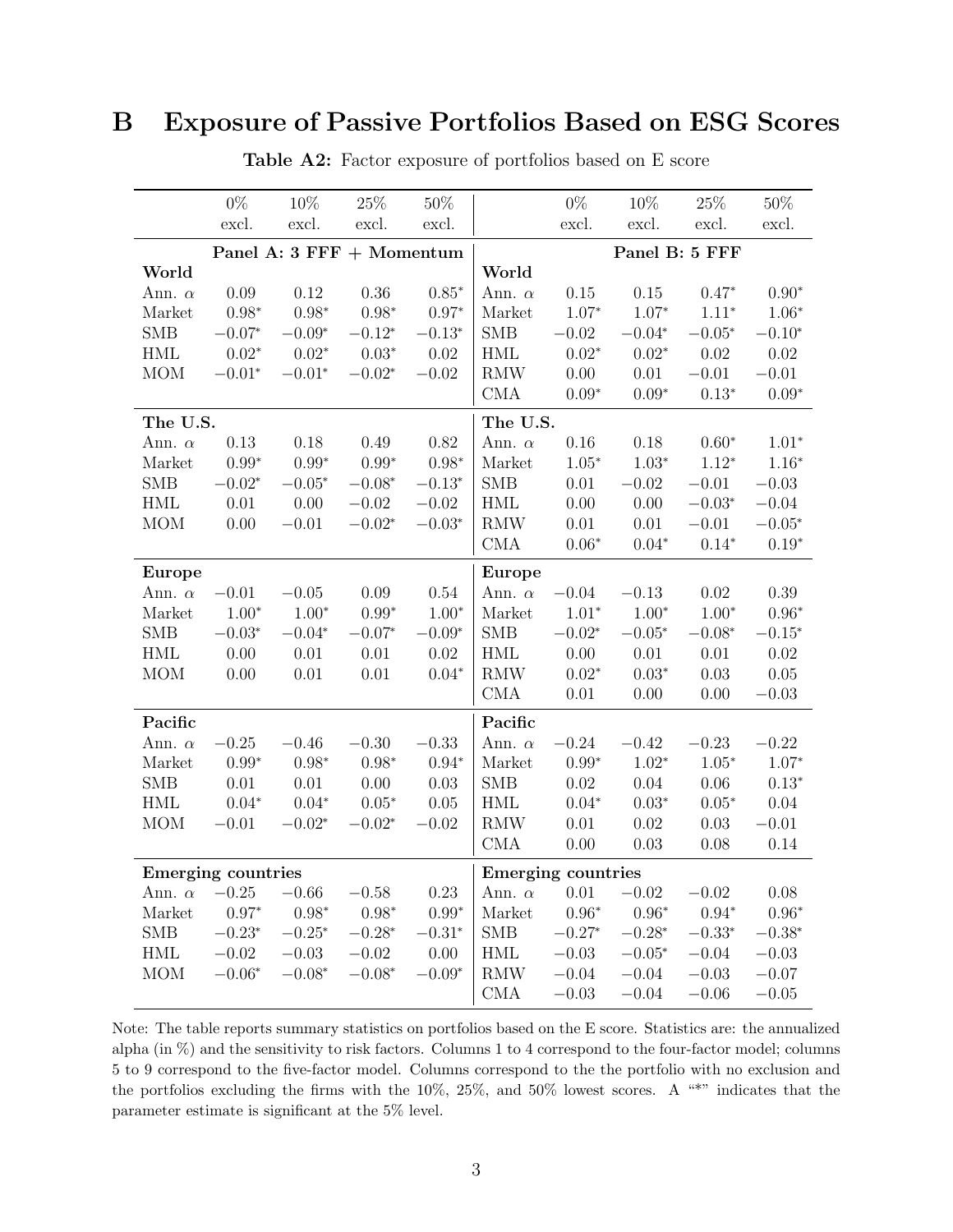|                      | $0\%$                     | 10%            | $25\%$                    | $50\%$         |                             | $0\%$                     | $10\%$         | $25\%$         | $50\%$         |
|----------------------|---------------------------|----------------|---------------------------|----------------|-----------------------------|---------------------------|----------------|----------------|----------------|
|                      | excl.                     | excl.          | excl.                     | excl.          |                             | excl.                     | excl.          | excl.          | excl.          |
|                      |                           |                | Panel A: 3 FFF + Momentum |                |                             |                           |                | Panel B: 5 FFF |                |
| World                |                           |                |                           |                | World                       |                           |                |                |                |
| Ann. $\alpha$        | $0.07\,$                  | $0.04\,$       | $-0.05$                   | $-0.01$        | Ann. $\alpha$               | 0.12                      | $0.02\,$       | $-0.11$        | $-0.26$        |
| Market               | $0.98*$                   | $0.98*$        | $0.98*$                   | $0.99*$        | Market                      | $1.06*$                   | $1.04*$        | $1.00*$        | $0.89*$        |
| <b>SMB</b>           | $-0.07^{\ast}$            | $-0.07^{\ast}$ | $-0.08^{\ast}$            | $-0.07*$       | <b>SMB</b>                  | $-0.02\,$                 | $-0.03^{\ast}$ | $-0.08^{\ast}$ | $-0.14*$       |
| $\operatorname{HML}$ | $0.02*$                   | $0.04*$        | $0.06*$                   | $0.08*$        | $\operatorname{HML}$        | $0.02*$                   | $0.04*$        | $0.06*$        | $0.10*$        |
| <b>MOM</b>           | $-0.01*$                  | $-0.01*$       | $-0.01\,$                 | 0.00           | $\mathop{\rm RMW}\nolimits$ | $0.00\,$                  | $0.01\,$       | 0.01           | $0.04\,$       |
|                      |                           |                |                           |                | CMA                         | $0.08*$                   | $0.06*$        | $0.02\,$       | $-0.10*$       |
| The U.S.             |                           |                |                           |                | The U.S.                    |                           |                |                |                |
| Ann. $\alpha$        | $0.16\,$                  | $-0.05$        | $-0.10$                   | $-0.55$        | Ann. $\alpha$               | 0.20                      | 0.02           | $-0.09$        | $-0.71$        |
| Market               | $0.99*$                   | $1.00*$        | $0.99^{\ast}$             | $0.99*$        | Market                      | $1.06*$                   | $1.08*$        | $1.06*$        | $0.97*$        |
| ${\rm SMB}$          | $-0.02^{\ast}$            | $-0.03^{\ast}$ | $-0.05^{\ast}$            | $-0.10*$       | <b>SMB</b>                  | $0.02\,$                  | 0.03           | $0.00\,$       | $-0.09^{\ast}$ |
| $\operatorname{HML}$ | 0.00                      | $0.00\,$       | $0.00\,$                  | $-0.06*$       | HML                         | 0.00                      | $-0.01\,$      | $0.00\,$       | $-0.03$        |
| <b>MOM</b>           | $-0.01$                   | $-0.01$        | $-0.01$                   | $-0.02$        | RMW                         | $0.01\,$                  | 0.00           | 0.03           | $0.07*$        |
|                      |                           |                |                           |                | CMA                         | $0.07*$                   | $0.09*$        | $0.08*$        | $-0.03$        |
| Europe               |                           |                |                           |                | <b>Europe</b>               |                           |                |                |                |
| Ann. $\alpha$        | $-0.03$                   | 0.19           | $0.19\,$                  | $0.28\,$       | Ann. $\alpha$               | $-0.07$                   | $0.16\,$       | 0.12           | $0.10\,$       |
| Market               | $1.00^{\ast}$             | $1.00*$        | $1.00*$                   | $1.00*$        | Market                      | $1.01*$                   | $1.01^{\ast}$  | $1.00*$        | $0.93*$        |
| ${\rm SMB}$          | $-0.03*$                  | $-0.03^{\ast}$ | $-0.04$                   | $-0.02$        | SMB                         | $-0.01$                   | $-0.04$        | $-0.08*$       | $-0.14*$       |
| $\operatorname{HML}$ | 0.00                      | $0.02^\ast$    | $0.05*$                   | $0.10*$        | $\operatorname{HML}$        | $0.00\,$                  | $0.02^{\ast}$  | $0.05^{\ast}$  | $0.08*$        |
| <b>MOM</b>           | $-0.01$                   | $0.01\,$       | $0.03*$                   | $0.08*$        | $\mathop{\rm RMW}\nolimits$ | $0.02*$                   | 0.03           | $0.04\,$       | $0.09\,$       |
|                      |                           |                |                           |                | CMA                         | $0.01*$                   | $0.01\,$       | $-0.01$        | $-0.06$        |
| Pacific              |                           |                |                           |                | Pacific                     |                           |                |                |                |
| Ann. $\alpha$        | $-0.33$                   | $-0.50$        | $-0.22$                   | $0.10\,$       | Ann. $\alpha$               | $-0.31\,$                 | $-0.42$        | $-0.11$        | 0.30           |
| Market               | $0.99*$                   | $0.98*$        | $0.99*$                   | $1.01*$        | Market                      | $1.00*$                   | $1.03*$        | $1.09*$        | $1.24*$        |
| <b>SMB</b>           | $0.01\,$                  | 0.03           | $-0.01$                   | $0.00\,$       | SMB                         | $0.03*$                   | $0.06*$        | $0.03^{\ast}$  | $0.10*$        |
| $\operatorname{HML}$ | $0.04^{\ast}$             | $0.05*$        | $0.04*$                   | $0.07*$        | <b>HML</b>                  | $0.04*$                   | $0.05*$        | $0.04\,$       | $0.06*$        |
| <b>MOM</b>           | $-0.01$                   | $-0.01$        | $-0.01$                   | $-0.01$        | RMW                         | $0.02\,$                  | $0.04*$        | $0.02\,$       | $-0.04$        |
|                      |                           |                |                           |                | CMA                         | $0.01\,$                  | 0.05           | $0.10*$        | $0.26*$        |
|                      | <b>Emerging countries</b> |                |                           |                |                             | <b>Emerging countries</b> |                |                |                |
| Ann. $\alpha$        | $-0.24$                   | $-0.15$        | $0.55\,$                  | 1.68           | Ann. $\alpha$               | $0.01\,$                  | 0.00           | 0.03           | $0.05\,$       |
| Market               | $0.97*$                   | $0.97*$        | $0.97*$                   | $0.98*$        | Market                      | $0.95^{\ast}$             | $0.94*$        | $0.94^{\ast}$  | $0.94*$        |
| SMB                  | $-0.23^{\ast}$            | $-0.22^\ast$   | $-0.26^{\ast}$            | $-0.35^{\ast}$ | <b>SMB</b>                  | $-0.27^{\ast}$            | $-0.25^{\ast}$ | $-0.27*$       | $-0.34^{\ast}$ |
| $\operatorname{HML}$ | $-0.02$                   | $-0.02\,$      | $-0.02$                   | $-0.04$        | $\operatorname{HML}$        | $-0.04$                   | $-0.03\,$      | $-0.02\,$      | $-0.02$        |
| <b>MOM</b>           | $-0.06*$                  | $-0.07*$       | $-0.07*$                  | $-0.05*$       | RMW                         | $-0.04$                   | $-0.01$        | $0.04\,$       | $0.15*$        |
|                      |                           |                |                           |                | $\rm CMA$                   | $-0.04$                   | $-0.05$        | $-0.05\,$      | $-0.05$        |

Table A3: Factor exposure of portfolios based on S score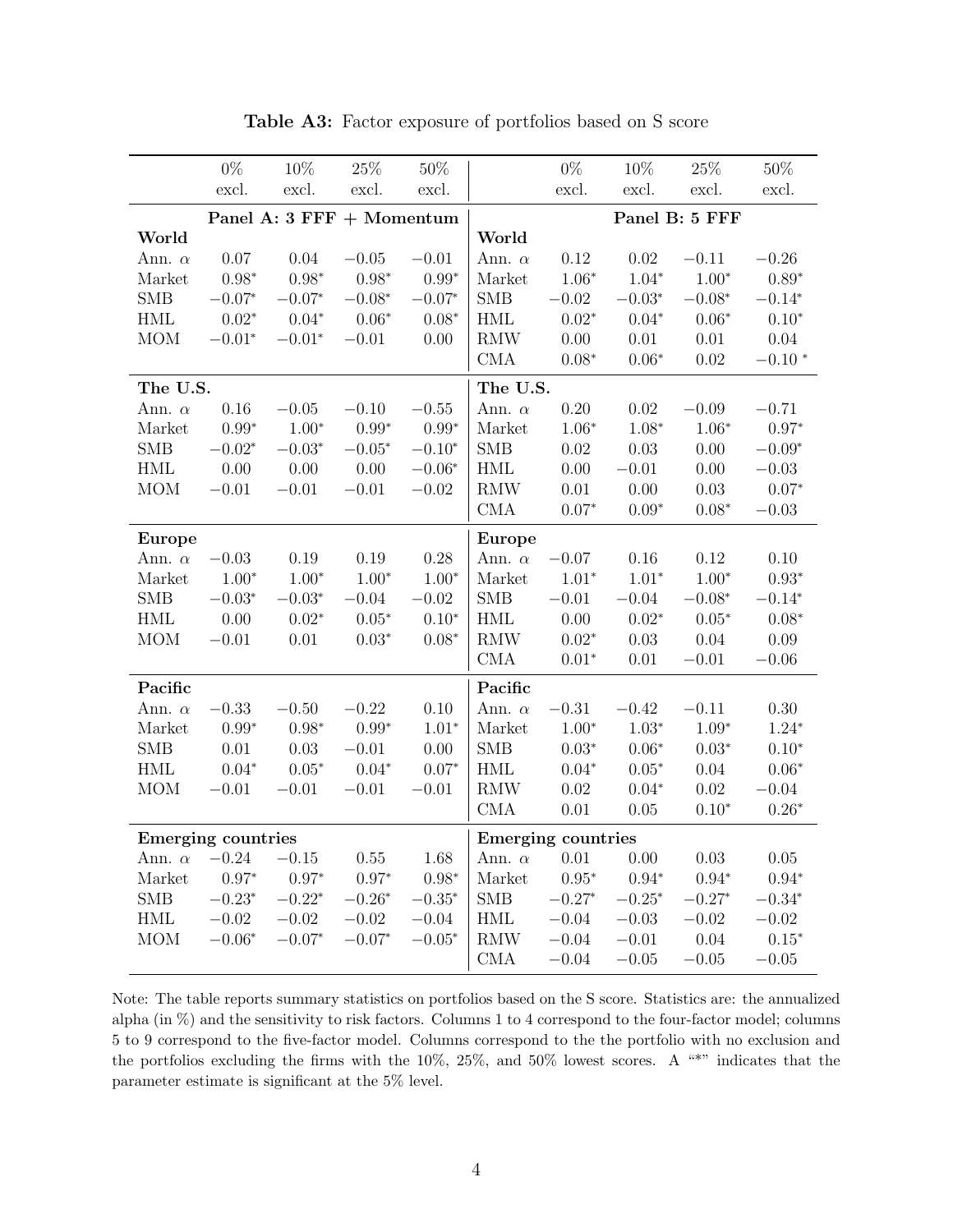|                      | $0\%$                     | $10\%$         | $25\%$                    | $50\%$         |                             | $0\%$                     | $10\%$    | $25\%$         | $50\%$         |  |  |
|----------------------|---------------------------|----------------|---------------------------|----------------|-----------------------------|---------------------------|-----------|----------------|----------------|--|--|
|                      | excl.                     | excl.          | excl.                     | excl.          |                             | excl.                     | excl.     | excl.          | excl.          |  |  |
|                      |                           |                | Panel A: 3 FFF + Momentum |                |                             | Panel B: 5 FFF            |           |                |                |  |  |
| World                |                           |                |                           |                | World                       |                           |           |                |                |  |  |
| Ann. $\alpha$        | 0.08                      | $-0.23$        | $-0.29$                   | $-0.13$        | Ann. $\alpha$               | $0.14\,$                  | $-0.15$   | $-0.18$        | $-0.01$        |  |  |
| Market               | $0.98*$                   | $0.98*$        | $0.98*$                   | $0.99*$        | Market                      | $1.07*$                   | $1.06*$   | $1.06*$        | $1.08*$        |  |  |
| <b>SMB</b>           | $-0.07^{\ast}$            | $-0.06*$       | $-0.07*$                  | $-0.08*$       | <b>SMB</b>                  | $-0.01$                   | $-0.03$   | $\!-0.05$      | $-0.06$        |  |  |
| $\operatorname{HML}$ | $0.02^\ast$               | 0.00           | $-0.02*$                  | $-0.03$        | $\operatorname{HML}$        | $0.02*$                   | $-0.01$   | $-0.03$        | $-0.04$        |  |  |
| <b>MOM</b>           | $-0.01*$                  | $0.00\,$       | 0.00                      | 0.00           | $\mathop{\rm RMW}\nolimits$ | $0.00\,$                  | $0.00\,$  | $-0.01$        | $-0.02$        |  |  |
|                      |                           |                |                           |                | CMA                         | $0.09*$                   | $0.08*$   | $0.09*$        | 0.09           |  |  |
| The U.S.             |                           |                |                           |                | The U.S.                    |                           |           |                |                |  |  |
| Ann. $\alpha$        | $0.15\,$                  | $-0.43$        | $-0.33$                   | $-0.11$        | Ann. $\alpha$               | $0.19\,$                  | $-0.45$   | $-0.34$        | $-0.13$        |  |  |
| Market               | $0.99*$                   | $0.99^{\ast}$  | $0.98^{\ast}$             | $1.00*$        | Market                      | $1.06*$                   | $0.96*$   | $0.97*$        | $1.00*$        |  |  |
| <b>SMB</b>           | $-0.03^{\ast}$            | $-0.01$        | $-0.02$                   | $-0.02$        | <b>SMB</b>                  | $0.01\,$                  | $-0.03$   | $-0.04$        | $-0.04$        |  |  |
| $\operatorname{HML}$ | $0.01\,$                  | $-0.03*$       | $-0.04^{\ast}$            | $-0.07*$       | $\operatorname{HML}$        | $0.01\,$                  | $-0.02$   | $-0.04*$       | $-0.08*$       |  |  |
| <b>MOM</b>           | $-0.01$                   | 0.00           | 0.00                      | 0.01           | <b>RMW</b>                  | $0.01\,$                  | $-0.01$   | 0.00           | $0.02\,$       |  |  |
| SMB                  |                           |                |                           |                | CMA                         | $0.07*$                   | $-0.03$   | $-0.02$        | 0.00           |  |  |
| Europe               |                           |                |                           |                | Europe                      |                           |           |                |                |  |  |
| Ann. $\alpha$        | $-0.01$                   | $-0.18$        | $0.15\,$                  | 0.43           | Ann. $\alpha$               | $-0.04$                   | $-0.19$   | $0.21\,$       | $0.34\,$       |  |  |
| Market               | $1.00*$                   | $1.00*$        | $1.00^{\ast}$             | $0.98^{\ast}$  | Market                      | $1.02^{\ast}$             | $1.00*$   | $1.00*$        | $0.97*$        |  |  |
| <b>SMB</b>           | $-0.02*$                  | $-0.02$        | $-0.01$                   | $0.00\,$       | SMB                         | $-0.01$                   | $-0.04*$  | $-0.04$        | $-0.05$        |  |  |
| $\operatorname{HML}$ | 0.00                      | $-0.05^{\ast}$ | $-0.08*$                  | $-0.09*$       | $\operatorname{HML}$        | $0.00\,$                  | $-0.05*$  | $-0.09*$       | $-0.10*$       |  |  |
| MOM                  | 0.00                      | $0.00\,$       | $0.03^{\ast}$             | 0.03           | RMW                         | $0.02*$                   | $0.00\,$  | $0.01\,$       | $0.06\,$       |  |  |
|                      |                           |                |                           |                | CMA                         | $0.02*$                   | $0.00\,$  | $0.01\,$       | $-0.01$        |  |  |
| Pacific              |                           |                |                           |                | Pacific                     |                           |           |                |                |  |  |
| Ann. $\alpha$        | $-0.34\,$                 | $-0.11$        | $-0.19$                   | 0.03           | Ann. $\alpha$               | $-0.32$                   | $-0.06\,$ | $-0.13$        | $0.26\,$       |  |  |
| Market               | $0.99*$                   | $0.98*$        | $0.97*$                   | $0.97*$        | Market                      | $0.99*$                   | $1.02*$   | $1.05*$        | $1.19*$        |  |  |
| <b>SMB</b>           | $0.02\,$                  | $0.04\,$       | $0.07*$                   | $0.11*$        | <b>SMB</b>                  | $0.03^{\ast}$             | $0.07*$   | $0.10*$        | $0.21*$        |  |  |
| $\operatorname{HML}$ | $0.04*$                   | $0.01\,$       | $-0.02$                   | $0.00\,$       | <b>HML</b>                  | $0.04*$                   | 0.01      | $-0.02$        | $-0.01$        |  |  |
| <b>MOM</b>           | $-0.01*$                  | 0.00           | 0.01                      | 0.00           | RMW                         | $0.01\,$                  | $-0.02$   | $-0.05^{\ast}$ | $-0.07$        |  |  |
|                      |                           |                |                           |                | CMA                         | $0.01\,$                  | 0.05      | 0.09           | $0.24*$        |  |  |
|                      | <b>Emerging countries</b> |                |                           |                |                             | <b>Emerging countries</b> |           |                |                |  |  |
| Ann. $\alpha$        | $-0.21$                   | $-0.28$        | $-0.10$                   | $-0.69$        | Ann. $\alpha$               | $0.02\,$                  | 0.00      | $0.03\,$       | 0.03           |  |  |
| Market               | $0.97*$                   | $0.96*$        | $0.96^{\ast}$             | $0.95*$        | Market                      | $0.96*$                   | $0.93*$   | $0.92*$        | $0.91*$        |  |  |
| <b>SMB</b>           | $-0.23^{\ast}$            | $-0.21^{\ast}$ | $-0.21*$                  | $-0.29^{\ast}$ | <b>SMB</b>                  | $-0.26^{\ast}$            | $-0.25*$  | $-0.26^{\ast}$ | $-0.38^{\ast}$ |  |  |
| $\operatorname{HML}$ | $-0.02$                   | $-0.03$        | $-0.05^{\ast}$            | $-0.07$        | HML                         | $-0.04^{\ast}$            | $-0.04\,$ | $-0.08^{\ast}$ | $-0.11^{\ast}$ |  |  |
| <b>MOM</b>           | $-0.06*$                  | $-0.07*$       | $-0.07*$                  | $-0.08*$       | RMW                         | $-0.04$                   | $-0.03$   | $-0.06$        | $-0.12$        |  |  |
|                      |                           |                |                           |                | CMA                         | $-0.03$                   | $-0.05\,$ | $-0.06$        | $-0.07$        |  |  |

Table A4: Factor exposure of portfolios based on G score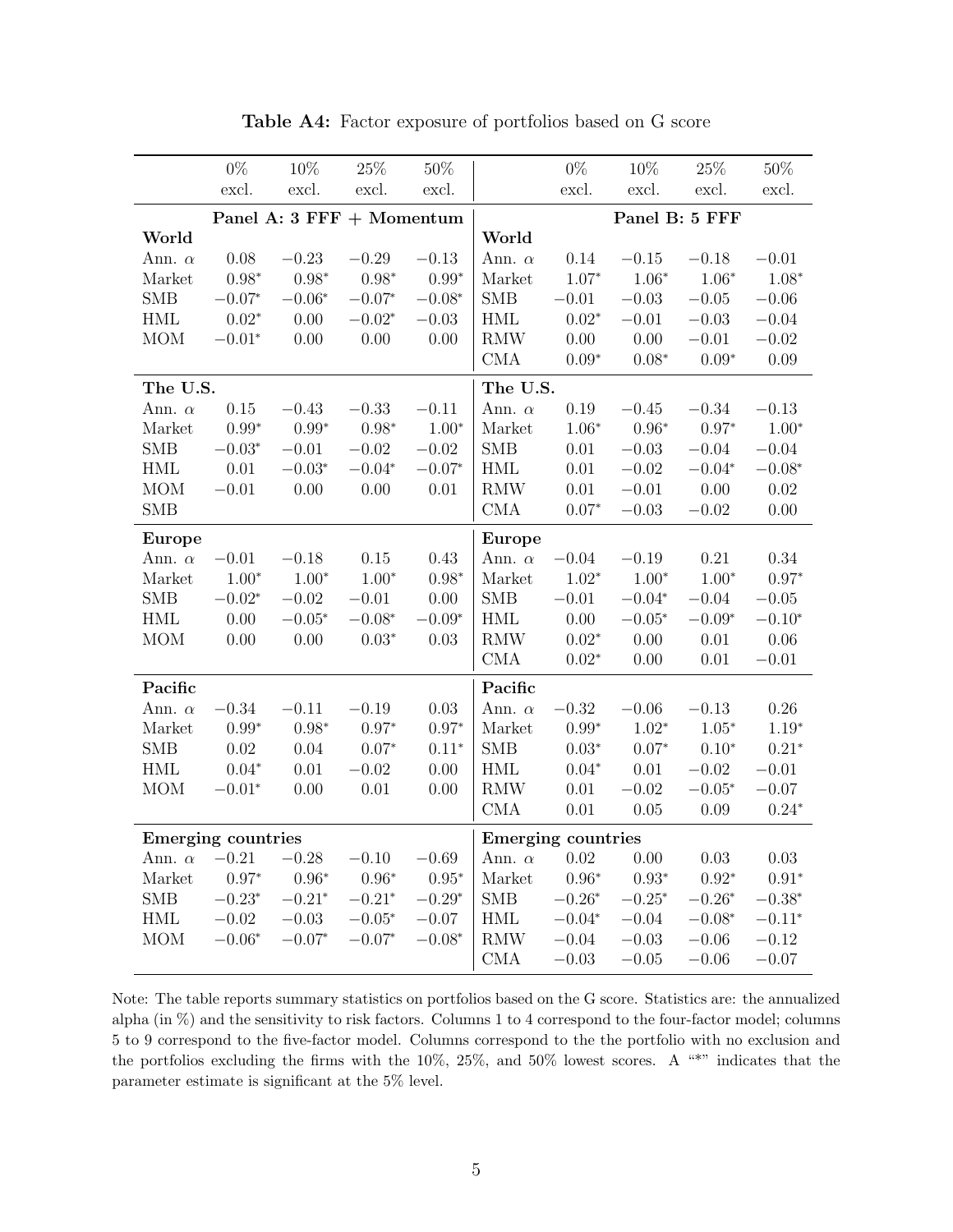### <span id="page-6-0"></span>C Exposure of Smart Beta Portfolios Based on ESG Scores

|                      | $0\%$             | $10\%$                      | $25\%$                    | $50\%$         |                      | $0\%$                     | $10\%$        | $25\%$        | $50\%$        |  |
|----------------------|-------------------|-----------------------------|---------------------------|----------------|----------------------|---------------------------|---------------|---------------|---------------|--|
|                      | excl.             | excl.                       | excl.                     | excl.          |                      | excl.                     | excl.         | excl.         | excl.         |  |
|                      |                   |                             | Panel A: 3 FFF + Momentum |                | Panel B: 5 FFF       |                           |               |               |               |  |
|                      | Panel A: World    |                             |                           |                | World                |                           |               |               |               |  |
| Ann. $\alpha$        | $-1.52$           | $-1.18$                     | $-0.91$                   | $0.65\,$       | Ann. $\alpha$        | $-0.88$                   | $-0.39$       | $-0.55$       | 0.47          |  |
| Market               | $1.03*$           | $1.02^{\ast}$               | $1.01*$                   | $1.03*$        | Market               | $1.16*$                   | $1.21*$       | $1.16^{\ast}$ | $1.23*$       |  |
| <b>SMB</b>           | $1.48*$           | $1.43*$                     | $1.39*$                   | $1.23*$        | <b>SMB</b>           | $2.38^{\ast}$             | $2.34*$       | $2.25*$       | $2.10*$       |  |
| <b>HML</b>           | $0.34^{\ast}$     | $0.36^{\ast}$               | $0.33^{\ast}$             | $0.32*$        | <b>HML</b>           | $0.33*$                   | $0.34^{\ast}$ | $0.35^{\ast}$ | $0.38*$       |  |
| <b>MOM</b>           | $-0.21*$          | $-0.21*$                    | $-0.17*$                  | $-0.12*$       | RMW                  | $-0.07\,$                 | $-0.10$       | $0.08\,$      | $0.33*$       |  |
|                      |                   |                             |                           |                | CMA                  | 0.41                      | $0.46\,$      | 0.43          | $0.48*$       |  |
|                      | Panel B: The U.S. |                             |                           |                | The U.S.             |                           |               |               |               |  |
| Ann. $\alpha$        | $1.50\,$          | 1.93                        | 2.84                      | 1.36           | Ann. $\alpha$        | 1.92                      | 2.42          | $3.36*$       | 1.84          |  |
| Market               | $1.02^{\ast}$     | $1.00^\ast$                 | $1.00*$                   | $1.06*$        | Market               | $0.98^{\ast}$             | $0.97*$       | $1.07*$       | $1.12*$       |  |
| <b>SMB</b>           | $1.21^{\ast}$     | $1.21^{\ast}$               | $1.12^{\ast}$             | $1.08*$        | SMB                  | $1.86*$                   | $1.80*$       | $1.71^{\ast}$ | $1.64*$       |  |
| $\operatorname{HML}$ | $0.03\,$          | $0.06\,$                    | 0.08                      | $0.02\,$       | $\operatorname{HML}$ | $0.14\,$                  | $0.14\,$      | $0.13*$       | $0.06\,$      |  |
| <b>MOM</b>           | $-0.25*$          | $-0.21*$                    | $-0.17*$                  | $-0.14^{\ast}$ | RMW                  | $-0.04$                   | $-0.08$       | $-0.04$       | $-0.02$       |  |
|                      |                   |                             |                           |                | CMA                  | 0.16                      | 0.17          | $0.27\,$      | 0.27          |  |
|                      | Panel C: Europe   |                             |                           |                | Europe               |                           |               |               |               |  |
| Ann. $\alpha$        | $-0.47$           | $-0.27\,$                   | $-0.20$                   | $0.50\,$       | Ann. $\alpha$        | $-0.50\,$                 | $-0.13$       | 0.29          | 0.83          |  |
| Market               | $1.00*$           | $1.02^{\ast}$               | $1.04*$                   | $0.98*$        | Market               | $0.71*$                   | $0.75*$       | $0.85^{\ast}$ | $0.70^{\ast}$ |  |
| <b>SMB</b>           | $1.02^{\ast}$     | $1.03^{\ast}$               | $1.00^{\ast}$             | $1.04*$        | SMB                  | $1.17^{\ast}$             | $1.19^{\ast}$ | $1.18*$       | $1.14^{\ast}$ |  |
| $\operatorname{HML}$ | $0.09\,$          | $0.06\,$                    | $0.03\,$                  | 0.07           | $\operatorname{HML}$ | $0.17\,$                  | $0.12\,$      | $0.05\,$      | $0.11\,$      |  |
| <b>MOM</b>           | $-0.11*$          | $-0.10*$                    | $-0.07*$                  | $-0.06*$       | RMW                  | $-0.05$                   | $-0.07$       | $-0.11\,$     | $-0.13$       |  |
|                      |                   |                             |                           |                | CMA                  | $-0.15*$                  | $-0.12*$      | $-0.04$       | $-0.13*$      |  |
|                      | Panel D: Pacific  |                             |                           |                | Pacific              |                           |               |               |               |  |
| Ann. $\alpha$        | 1.39              | $1.28\,$                    | 1.20                      | 2.74           | Ann. $\alpha$        | $1.52\,$                  | 1.39          | $1.33*$       | 2.91          |  |
| Market               | $1.03^{\ast}$     | $1.00*$                     | $1.00*$                   | $1.00*$        | Market               | $0.87*$                   | $0.82*$       | $0.83*$       | $0.92^\ast$   |  |
| <b>SMB</b>           | $0.97*$           | $0.96*$                     | $0.94*$                   | $0.89*$        | <b>SMB</b>           | $1.37*$                   | $1.31*$       | $1.27*$       | $1.28*$       |  |
| HML                  | $0.16^{\ast}$     | $0.13\,$                    | $0.04\,$                  | $0.01\,$       | $\operatorname{HML}$ | $0.11*$                   | $0.08*$       | $0.00\,$      | $-0.04$       |  |
| <b>MOM</b>           | $-0.13*$          | $-0.12^{\ast}$              | $-0.10*$                  | $-0.11*$       | RMW                  | 0.03                      | $0.04\,$      | 0.06          | $0.03\,$      |  |
|                      |                   |                             |                           |                | CMA                  | $-0.02$                   | $-0.07$       | $-0.05$       | 0.05          |  |
|                      |                   | Panel E: Emerging countries |                           |                |                      | <b>Emerging countries</b> |               |               |               |  |
| Ann. $\alpha$        | 1.77              | 1.39                        | $-0.62$                   | 0.17           | Ann. $\alpha$        | 2.22                      | $1.54\,$      | $-0.57$       | $-0.22$       |  |
| Market               | $0.96*$           | $0.97*$                     | $0.99^{\ast}$             | $1.00*$        | Market               | $0.82*$                   | $0.81*$       | $0.79*$       | $0.86*$       |  |
| <b>SMB</b>           | $0.39^{\ast}$     | $0.36^{\ast}$               | $0.38^{\ast}$             | $0.28*$        | <b>SMB</b>           | $0.45*$                   | $0.42*$       | $0.43*$       | $0.31^{\ast}$ |  |
| <b>HML</b>           | 0.06              | $0.05\,$                    | $-0.05$                   | $-0.11$        | HML                  | $0.06\,$                  | 0.06          | $-0.04$       | $-0.07$       |  |
| <b>MOM</b>           | $-0.16*$          | $-0.17*$                    | $-0.16*$                  | $-0.17*$       | RMW                  | $-0.06$                   | $-0.03$       | $-0.02$       | $0.06\,$      |  |
|                      |                   |                             |                           |                | CMA                  | $-0.14$                   | $-0.16$       | $-0.20*$      | $-0.16$       |  |

Table A5: Factor exposure of smart beta portfolios based on size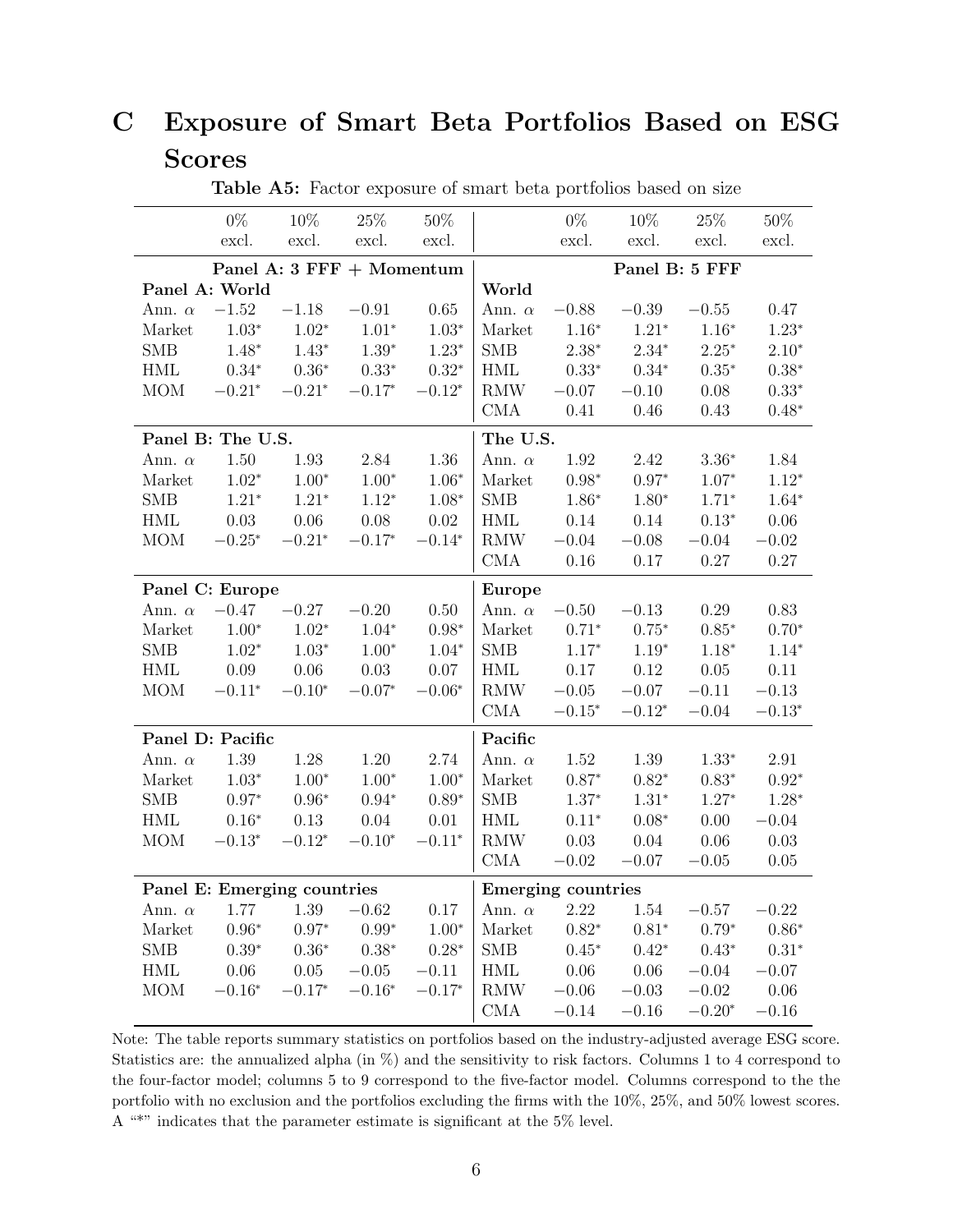|                      | $0\%$                       | $10\%$                    | $25\%$         | $50\%$        |                             | $0\%$                     | $10\%$         | $25\%$         | $50\%$         |
|----------------------|-----------------------------|---------------------------|----------------|---------------|-----------------------------|---------------------------|----------------|----------------|----------------|
|                      | excl.                       | excl.                     | excl.          | excl.         |                             | excl.                     | excl.          | excl.          | excl.          |
|                      |                             | Panel A: 3 FFF + Momentum |                |               |                             |                           |                | Panel B: 5 FFF |                |
|                      | Panel A: World              |                           |                |               | World                       |                           |                |                |                |
| Ann. $\alpha$        | 0.40                        | $0.69\,$                  | $1.38\,$       | 1.89          | Ann. $\alpha$               | $1.39\,$                  | 1.68           | 2.33           | 2.47           |
| Market               | $0.56^{\ast}$               | $0.57^{\ast}$             | $0.58^{\ast}$  | $0.63*$       | Market                      | $0.55^{\ast}$             | $0.56*$        | $0.57*$        | $0.58*$        |
| <b>SMB</b>           | $0.25*$                     | $0.25*$                   | $0.24*$        | $0.22*$       | <b>SMB</b>                  | $0.06\,$                  | 0.04           | $0.08\,$       | 0.08           |
| $\operatorname{HML}$ | $-0.07$                     | $-0.09$                   | $-0.08$        | $-0.09$       | $\operatorname{HML}$        | $-0.15$                   | $-0.17$        | $-0.17$        | $-0.13$        |
| <b>MOM</b>           | $0.11*$                     | $0.12*$                   | $0.09*$        | $0.08*$       | RMW                         | $-0.20$                   | $-0.19$        | $-0.21$        | $-0.11$        |
|                      |                             |                           |                |               | CMA                         | $0.01\,$                  | 0.01           | 0.01           | $-0.03$        |
|                      | Panel B: The U.S.           |                           |                |               | The U.S.                    |                           |                |                |                |
| Ann. $\alpha$        | 1.93                        | 1.99                      | $2.24\,$       | 2.90          | Ann. $\alpha$               | $2.09\,$                  | 2.23           | 2.56           | $3.14*$        |
| Market               | $0.71*$                     | $0.72^{\ast}$             | $0.74^{\ast}$  | $0.76*$       | Market                      | $0.48^{\ast}$             | $0.63^{\ast}$  | $0.78*$        | $0.82*$        |
| <b>SMB</b>           | 0.04                        | $0.04\,$                  | $0.02\,$       | $-0.03$       | ${\rm SMB}$                 | $-0.29$                   | $-0.17$        | $-0.07$        | $-0.09$        |
| $\operatorname{HML}$ | 0.04                        | $0.04\,$                  | $0.04\,$       | $0.04\,$      | $\operatorname{HML}$        | 0.00                      | $-0.02$        | $-0.02$        | $-0.01$        |
| MOM                  | $0.09*$                     | $0.07\,$                  | $0.05\,$       | 0.04          | $\mathop{\rm RMW}\nolimits$ | $-0.22^\ast$              | $-0.19*$       | $-0.17*$       | $-0.12$        |
|                      |                             |                           |                |               | $\rm CMA$                   | $-0.26$                   | $-0.10$        | $0.05\,$       | 0.07           |
|                      | Panel C: Europe             |                           |                |               | <b>Europe</b>               |                           |                |                |                |
| Ann. $\alpha$        | $0.35\,$                    | 0.68                      | $0.66\,$       | $1.04\,$      | Ann. $\alpha$               | $0.47\,$                  | $0.85\,$       | $0.85\,$       | $1.04\,$       |
| Market               | $0.87^{\ast}$               | $0.86*$                   | $0.88^{\ast}$  | $0.87*$       | Market                      | $0.79^{\ast}$             | $0.81^{\ast}$  | $0.86*$        | $0.82^{\ast}$  |
| <b>SMB</b>           | $0.26^{\ast}$               | $0.24^{\ast}$             | $0.19^{\ast}$  | $0.15*$       | SMB                         | $0.15\,$                  | $0.14\,$       | 0.09           | 0.02           |
| HML                  | $-0.17^{\ast}$              | $-0.16*$                  | $-0.13*$       | $-0.09*$      | $\operatorname{HML}$        | $-0.19*$                  | $-0.18*$       | $-0.15*$       | $-0.11*$       |
| MOM                  | $0.08*$                     | $0.06*$                   | $0.06*$        | $0.06*$       | RMW                         | 0.05                      | 0.03           | 0.03           | 0.08           |
|                      |                             |                           |                |               | CMA                         | $-0.05$                   | $-0.02$        | $-0.01$        | $-0.04$        |
|                      | Panel D: Pacific            |                           |                |               | Pacific                     |                           |                |                |                |
| Ann. $\alpha$        | 2.99                        | $2.91\,$                  | $3.65\,$       | $4.29*$       | Ann. $\alpha$               | $2.60\,$                  | $2.52\,$       | $3.28\,$       | $4.02*$        |
| Market               | $0.60*$                     | $0.61*$                   | $0.64*$        | $0.67*$       | Market                      | $-0.08$                   | $-0.08$        | $-0.01$        | $0.21\,$       |
| <b>SMB</b>           | $0.61*$                     | $0.66*$                   | $0.61*$        | $0.57^{\ast}$ | <b>SMB</b>                  | $0.17\,$                  | 0.23           | $0.17\,$       | $0.24\,$       |
| $\operatorname{HML}$ | $-0.13$                     | $-0.15^{\ast}$            | $-0.16^{\ast}$ | $-0.22*$      | $\operatorname{HML}$        | $-0.09$                   | $-0.09$        | $-0.11$        | $-0.17*$       |
| <b>MOM</b>           | $0.21*$                     | $0.21*$                   | $0.22*$        | $0.21*$       | RMW                         | $-0.06$                   | $-0.03$        | $-0.03$        | $-0.08$        |
|                      |                             |                           |                |               | CMA                         | $-0.69^{\ast}$            | $-0.69^{\ast}$ | $-0.66*$       | $-0.43$        |
|                      | Panel E: Emerging countries |                           |                |               |                             | <b>Emerging countries</b> |                |                |                |
| Ann. $\alpha$        | $-1.00$                     | $-0.79$                   | 0.88           | 1.92          | Ann. $\alpha$               | 0.17                      | $0.35\,$       | $2.00\,$       | 2.77           |
| Market               | $0.79*$                     | $0.78*$                   | $0.79*$        | $0.81*$       | Market                      | $0.75*$                   | $0.75^{\ast}$  | $0.80*$        | $0.87*$        |
| <b>SMB</b>           | $-0.01$                     | $-0.01$                   | $-0.01\,$      | $-0.15$       | SMB                         | $-0.20^{\ast}$            | $-0.19$        | $-0.17$        | $-0.28$        |
| $\operatorname{HML}$ | $-0.19^{\ast}$              | $-0.18^{\ast}$            | $-0.18^{\ast}$ | $-0.18*$      | $\operatorname{HML}$        | $-0.23^{\ast}$            | $-0.23^{\ast}$ | $-0.22^\ast$   | $-0.21^{\ast}$ |
| <b>MOM</b>           | $0.05\,$                    | $0.05\,$                  | $0.06\,$       | 0.05          | RMW                         | $-0.16^{\ast}$            | $-0.15$        | $-0.14$        | $-0.10$        |
|                      |                             |                           |                |               | CMA                         | $-0.06\,$                 | $-0.06$        | $-0.01$        | 0.04           |

Table A6: Factor exposure of smart beta portfolios based on low beta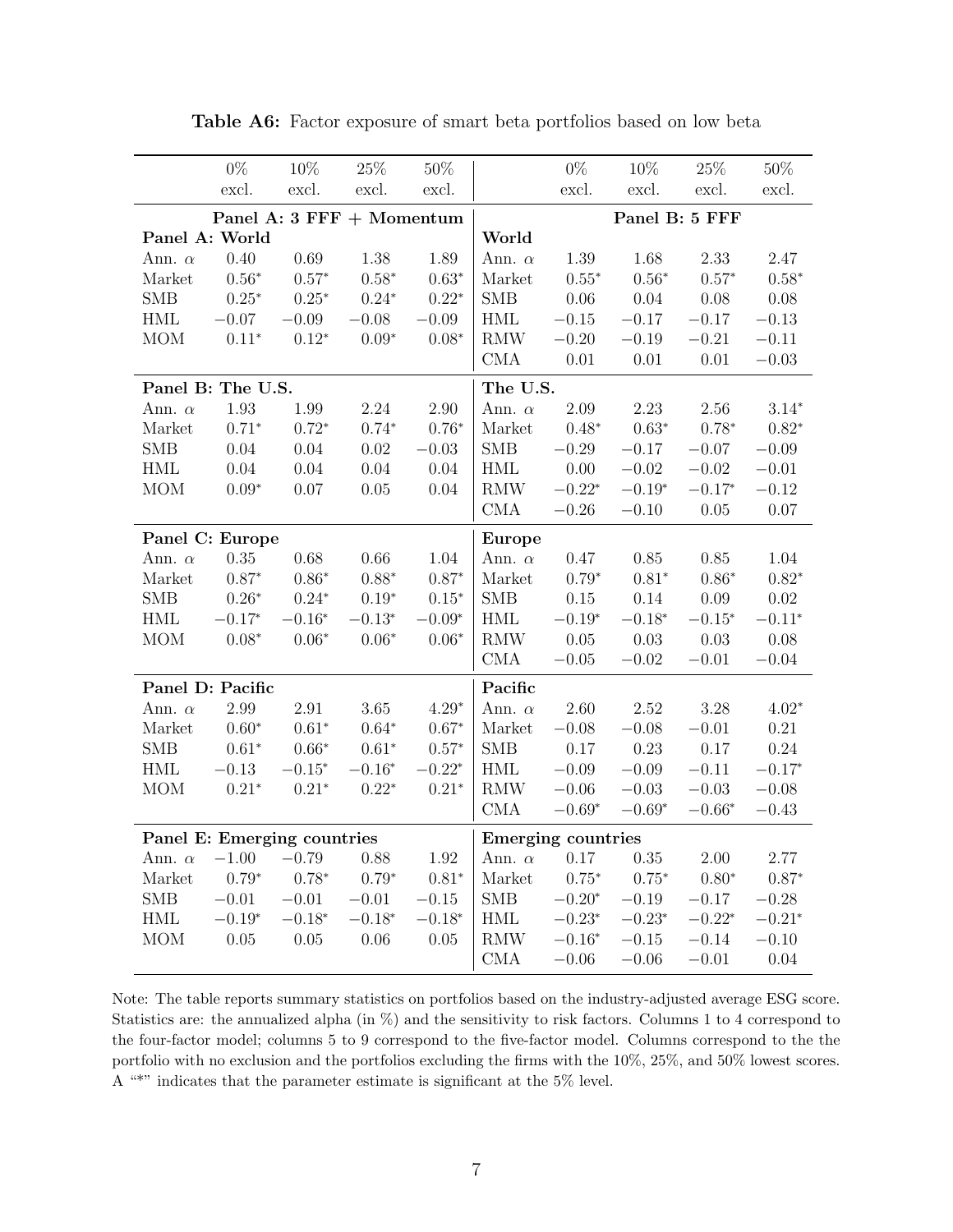|                      | $0\%$             | $10\%$                      | $25\%$         | $50\%$        |                      | $0\%$                     | $10\%$         | $25\%$         | $50\%$         |  |  |
|----------------------|-------------------|-----------------------------|----------------|---------------|----------------------|---------------------------|----------------|----------------|----------------|--|--|
|                      | excl.             | excl.                       | excl.          | excl.         |                      | excl.                     | excl.          | excl.          | excl.          |  |  |
|                      |                   | Panel A: 3 FFF + Momentum   |                |               |                      | Panel B: 5 FFF            |                |                |                |  |  |
|                      | Panel A: World    |                             |                |               | World                |                           |                |                |                |  |  |
| Ann. $\alpha$        | $-1.52$           | $-1.20$                     | $-0.65$        | $-0.05$       | Ann. $\alpha$        | $-0.88$                   | $-0.70$        | $-0.29$        | $-0.26$        |  |  |
| Market               | $1.11^{\ast}$     | $1.11^{\ast}$               | $1.11*$        | $1.10*$       | Market               | $1.81^{\ast}$             | $1.91^{\ast}$  | $1.85^{\ast}$  | $1.82^{\ast}$  |  |  |
| <b>SMB</b>           | $0.81^{\ast}$     | $0.68^{\ast}$               | $0.62^{\ast}$  | $0.52^{\ast}$ | <b>SMB</b>           | $1.88*$                   | $1.83*$        | $1.70*$        | $1.63*$        |  |  |
| $\operatorname{HML}$ | $0.30^{\ast}$     | $0.30^{\ast}$               | $0.23*$        | $0.26*$       | $\operatorname{HML}$ | $0.28*$                   | $0.29*$        | $0.24*$        | $0.32^{\ast}$  |  |  |
| <b>MOM</b>           | $-0.20*$          | $-0.22*$                    | $-0.21*$       | $-0.21*$      | RMW                  | $0.09\,$                  | $0.13\,$       | $0.15\,$       | 0.34           |  |  |
|                      |                   |                             |                |               | CMA                  | $0.94*$                   | $1.02*$        | $0.95*$        | $0.93^{\ast}$  |  |  |
|                      | Panel B: The U.S. |                             |                |               | The U.S.             |                           |                |                |                |  |  |
| Ann. $\alpha$        | 2.69              | $2.37\,$                    | $2.54\,$       | 2.49          | Ann. $\alpha$        | 3.28                      | 2.97           | 3.11           | $2.91\,$       |  |  |
| Market               | $0.82^{\ast}$     | $0.83*$                     | $0.83^{\ast}$  | $0.87*$       | Market               | $1.04^{\ast}$             | $1.04*$        | $1.06*$        | $1.01*$        |  |  |
| <b>SMB</b>           | $0.26*$           | $0.28^{\ast}$               | $0.26^{\ast}$  | $0.18*$       | SMB                  | $0.61^{\ast}$             | $0.63*$        | $0.60^\ast$    | $0.44*$        |  |  |
| $\operatorname{HML}$ | $0.29^{\ast}$     | $0.25^{\ast}$               | $0.22*$        | $0.18*$       | $\operatorname{HML}$ | $0.31^{\ast}$             | $0.27*$        | $0.22^\ast$    | $0.20*$        |  |  |
| <b>MOM</b>           | $-0.18^{\ast}$    | $-0.18*$                    | $-0.15^{\ast}$ | $-0.14*$      | RMW                  | $-0.24$                   | $-0.25$        | $-0.21$        | $-0.18$        |  |  |
|                      |                   |                             |                |               | CMA                  | 0.30                      | 0.29           | $0.31\,$       | $0.20\,$       |  |  |
|                      | Panel C: Europe   |                             |                |               | Europe               |                           |                |                |                |  |  |
| Ann. $\alpha$        | $1.09\,$          | 1.24                        | $1.13\,$       | $1.06\,$      | Ann. $\alpha$        | $0.48\,$                  | 0.75           | $\,0.64\,$     | 0.71           |  |  |
| Market               | $0.97*$           | $0.98*$                     | $0.98^{\ast}$  | $0.97*$       | Market               | $0.87^{\ast}$             | $0.91^{\ast}$  | $0.90*$        | $0.92*$        |  |  |
| <b>SMB</b>           | $0.33*$           | $0.30*$                     | $0.28*$        | $0.23*$       | SMB                  | $0.58^{\ast}$             | $0.55*$        | $0.49*$        | $0.41^{\ast}$  |  |  |
| HML                  | $0.18^{\ast}$     | $0.17^{\ast}$               | $0.17*$        | $0.16*$       | $\operatorname{HML}$ | $0.32^\ast$               | $0.29*$        | $0.28*$        | $0.25^{\ast}$  |  |  |
| <b>MOM</b>           | $-0.21*$          | $-0.21*$                    | $-0.18^{\ast}$ | $-0.15*$      | RMW                  | $0.02\,$                  | $-0.01$        | 0.01           | 0.00           |  |  |
|                      |                   |                             |                |               | CMA                  | $-0.06$                   | $-0.03$        | $-0.05$        | $-0.02$        |  |  |
|                      | Panel D: Pacific  |                             |                |               | Pacific              |                           |                |                |                |  |  |
| Ann. $\alpha$        | 3.30              | 3.19                        | $3.60*$        | $3.98*$       | Ann. $\alpha$        | $3.99^{\ast}$             | $3.86*$        | $4.30*$        | $4.72*$        |  |  |
| Market               | $1.08*$           | $1.05^{\ast}$               | $1.03^{\ast}$  | $1.05*$       | Market               | $1.64*$                   | $1.56*$        | $1.60*$        | $1.71*$        |  |  |
| <b>SMB</b>           | $0.40^{\ast}$     | $0.42*$                     | $0.34*$        | $0.30*$       | <b>SMB</b>           | $0.75^{\ast}$             | $0.73*$        | $0.70*$        | $0.70*$        |  |  |
| <b>HML</b>           | $-0.30*$          | $-0.28^\ast$                | $-0.28^\ast$   | $-0.31*$      | HML                  | $-0.35^{\ast}$            | $-0.32^{\ast}$ | $-0.31^{\ast}$ | $-0.34^{\ast}$ |  |  |
| <b>MOM</b>           | $-0.07$           | $-0.06$                     | $-0.08*$       | $-0.08*$      | RMW                  | $-0.14$                   | $-0.10$        | $-0.03$        | $-0.02$        |  |  |
|                      |                   |                             |                |               | CMA                  | 0.69                      | 0.63           | $0.69\,$       | 0.78           |  |  |
|                      |                   | Panel E: Emerging countries |                |               |                      | <b>Emerging countries</b> |                |                |                |  |  |
| Ann. $\alpha$        | $3.39^{\ast}$     | $3.37*$                     | $4.24*$        | $4.57*$       | Ann. $\alpha$        | $3.75^{\ast}$             | $3.75\,$       | $4.69*$        | $4.55*$        |  |  |
| Market               | $0.82*$           | $0.82*$                     | $0.84*$        | $0.84*$       | Market               | $0.82*$                   | $0.83^{\ast}$  | $0.86*$        | $0.86*$        |  |  |
| <b>SMB</b>           | $0.05\,$          | $0.01\,$                    | $-0.05$        | $-0.10\,$     | <b>SMB</b>           | $0.12\,$                  | $0.06\,$       | $-0.02$        | $-0.09$        |  |  |
| HML                  | $0.07\,$          | $0.07\,$                    | $0.00\,$       | $-0.07\,$     | $\operatorname{HML}$ | $0.08\,$                  | $0.08\,$       | $0.00\,$       | $-0.06\,$      |  |  |
| <b>MOM</b>           | $-0.15^{\ast}$    | $-0.15*$                    | $-0.15*$       | $-0.11*$      | RMW                  | $-0.03$                   | $-0.03$        | $-0.04$        | $0.02\,$       |  |  |
|                      |                   |                             |                |               | CMA                  | $-0.01\,$                 | $-0.01\,$      | $-0.02$        | $-0.02$        |  |  |

Table A7: Factor exposure of smart beta portfolios based on dividend yield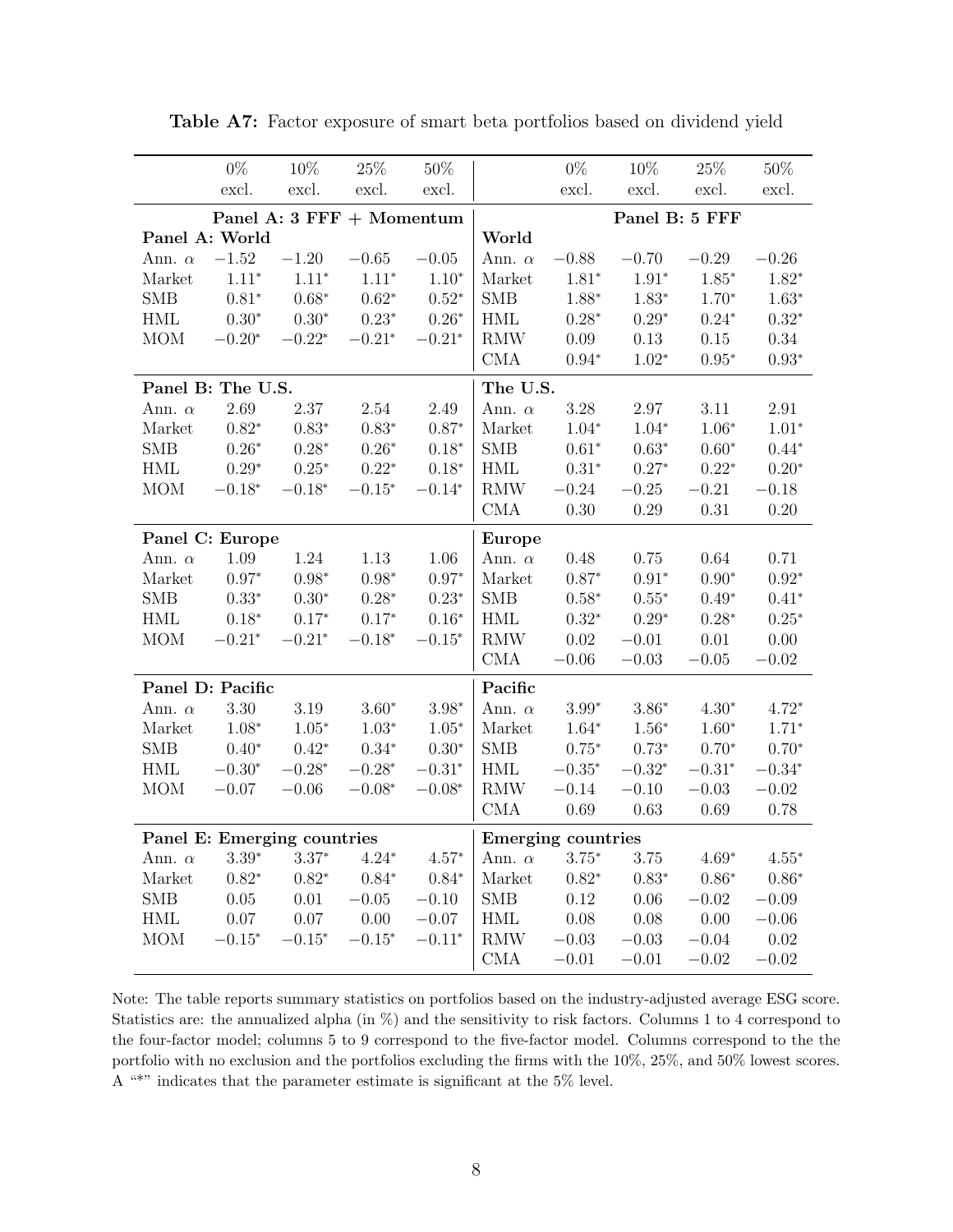|                      | $0\%$             | $10\%$                      | $25\%$        | $50\%$        |                             | $0\%$                     | $10\%$         | $25\%$         | $50\%$        |
|----------------------|-------------------|-----------------------------|---------------|---------------|-----------------------------|---------------------------|----------------|----------------|---------------|
|                      | excl.             | excl.                       | excl.         | excl.         |                             | excl.                     | excl.          | excl.          | excl.         |
|                      |                   | Panel A: 3 FFF + Momentum   |               |               |                             |                           |                | Panel B: 5 FFF |               |
|                      | Panel A: World    |                             |               |               | World                       |                           |                |                |               |
| Ann. $\alpha$        | $-0.20$           | $-0.49$                     | $-0.36$       | 0.62          | Ann. $\alpha$               | $1.06\,$                  | $0.44\,$       | 0.47           | 1.09          |
| Market               | $1.07*$           | $1.06*$                     | $1.01*$       | $1.04*$       | Market                      | $1.39^{\ast}$             | $1.36*$        | $1.48*$        | $1.27*$       |
| <b>SMB</b>           | $0.59^{\ast}$     | $0.55*$                     | $0.48*$       | $0.33*$       | <b>SMB</b>                  | $0.89*$                   | $0.86*$        | $0.96*$        | $0.62*$       |
| $\operatorname{HML}$ | $1.08*$           | $1.06*$                     | $1.01*$       | $0.85*$       | $\operatorname{HML}$        | $0.98*$                   | $0.99*$        | $0.95*$        | $0.82*$       |
| <b>MOM</b>           | $-0.01$           | $-0.01$                     | $-0.07$       | $-0.04$       | RMW                         | $-0.25$                   | $-0.14$        | $-0.09$        | $-0.07$       |
|                      |                   |                             |               |               | CMA                         | $0.33*$                   | 0.31           | $0.48*$        | 0.24          |
|                      | Panel B: The U.S. |                             |               |               | The U.S.                    |                           |                |                |               |
| Ann. $\alpha$        | 1.08              | 0.73                        | $0.36\,$      | 0.11          | Ann. $\alpha$               | 1.41                      | 1.14           | $0.65\,$       | 0.33          |
| Market               | $1.01^{\ast}$     | $1.01*$                     | $1.00*$       | $1.01*$       | Market                      | $1.26^{\ast}$             | $1.26^{\ast}$  | $1.20*$        | $1.02^{\ast}$ |
| <b>SMB</b>           | $0.56^{\ast}$     | $0.54*$                     | $0.49*$       | $0.51*$       | SMB                         | $0.90^\ast$               | $0.83^{\ast}$  | $0.79*$        | $0.72*$       |
| $\operatorname{HML}$ | $0.60*$           | $0.57^{\ast}$               | $0.51*$       | $0.33^{\ast}$ | $\operatorname{HML}$        | $0.57^{\ast}$             | $0.53^{\ast}$  | $0.50^\ast$    | $0.36*$       |
| <b>MOM</b>           | $-0.05^{\ast}$    | $-0.04*$                    | $-0.07*$      | $-0.09*$      | $\mathop{\rm RMW}\nolimits$ | $0.03\,$                  | $-0.03$        | $0.00\,$       | $-0.07$       |
|                      |                   |                             |               |               | CMA                         | $0.27*$                   | $0.27*$        | $0.21*$        | $0.01\,$      |
|                      | Panel C: Europe   |                             |               |               | Europe                      |                           |                |                |               |
| Ann. $\alpha$        | 0.11              | $0.11\,$                    | $0.78\,$      | 1.19          | Ann. $\alpha$               | $0.22\,$                  | 0.23           | 0.89           | $1.33\,$      |
| Market               | $1.02^{\ast}$     | $1.04^{\ast}$               | $1.03^{\ast}$ | $1.02*$       | Market                      | $1.04^{\ast}$             | $1.07*$        | $1.07*$        | $1.01*$       |
| <b>SMB</b>           | $0.55*$           | $0.54*$                     | $0.49*$       | $0.46*$       | <b>SMB</b>                  | $0.65*$                   | $0.66*$        | $0.60*$        | $0.55*$       |
| HML                  | $0.63^{\ast}$     | $0.57^{\ast}$               | $0.51*$       | $0.42*$       | $\operatorname{HML}$        | $0.63^{\ast}$             | $0.57*$        | $0.51*$        | $0.43^{\ast}$ |
| <b>MOM</b>           | $-0.02$           | $-0.03$                     | $-0.03$       | $-0.05$       | RMW                         | $0.08\,$                  | $0.09\,$       | $0.08\,$       | $-0.03$       |
|                      |                   |                             |               |               | CMA                         | 0.02                      | 0.04           | 0.04           | $-0.02$       |
|                      | Panel D: Pacific  |                             |               |               | Pacific                     |                           |                |                |               |
| Ann. $\alpha$        | 1.40              | 1.46                        | 1.20          | 2.42          | Ann. $\alpha$               | 1.36                      | 1.41           | $1.17\,$       | 2.22          |
| Market               | $1.02*$           | $1.00*$                     | $0.97*$       | $0.96*$       | Market                      | $0.77*$                   | $0.71*$        | $0.69*$        | $0.63*$       |
| <b>SMB</b>           | $0.59^{\ast}$     | $0.61*$                     | $0.66*$       | $0.59*$       | <b>SMB</b>                  | $0.59^{\ast}$             | $0.58*$        | $0.65*$        | $0.59^{\ast}$ |
| $\operatorname{HML}$ | $0.49*$           | $0.47*$                     | $0.40*$       | $0.32*$       | HML                         | $0.48*$                   | $0.47*$        | $0.41*$        | $0.31*$       |
| <b>MOM</b>           | $0.01\,$          | $0.02\,$                    | $0.02\,$      | $0.01\,$      | RMW                         | $-0.05$                   | $-0.01$        | 0.04           | $-0.09$       |
|                      |                   |                             |               |               | CMA                         | $-0.26^{\ast}$            | $-0.31^{\ast}$ | $-0.31^{\ast}$ | $-0.36*$      |
|                      |                   | Panel E: Emerging countries |               |               |                             | <b>Emerging countries</b> |                |                |               |
| Ann. $\alpha$        | $-1.37\,$         | $-2.71$                     | $-2.34$       | $-2.28$       | Ann. $\alpha$               | $-0.38$                   | $-1.92\,$      | $-1.17$        | $-0.93$       |
| Market               | $0.94^{\ast}$     | $0.95^{\ast}$               | $0.94^{\ast}$ | $0.90^\ast$   | Market                      | $0.88*$                   | $0.85*$        | $0.84*$        | $0.74*$       |
| <b>SMB</b>           | $0.08\,$          | $0.04\,$                    | $0.05\,$      | $-0.02$       | <b>SMB</b>                  | $0.05\,$                  | $0.00\,$       | $-0.03$        | $-0.11\,$     |
| $\operatorname{HML}$ | $0.41*$           | $0.42*$                     | $0.44*$       | $0.39^{\ast}$ | $\operatorname{HML}$        | $0.38^{\ast}$             | $0.39^{\ast}$  | $0.41^{\ast}$  | $0.34^{\ast}$ |
| <b>MOM</b>           | $-0.12*$          | $-0.12*$                    | $-0.11*$      | $-0.14*$      | RMW                         | $-0.13\,$                 | $-0.11$        | $-0.16$        | $-0.19$       |
|                      |                   |                             |               |               | CMA                         | $-0.10$                   | $-0.14^{\ast}$ | $-0.14*$       | $-0.21*$      |

Table A8: Factor exposure of smart beta portfolios based on value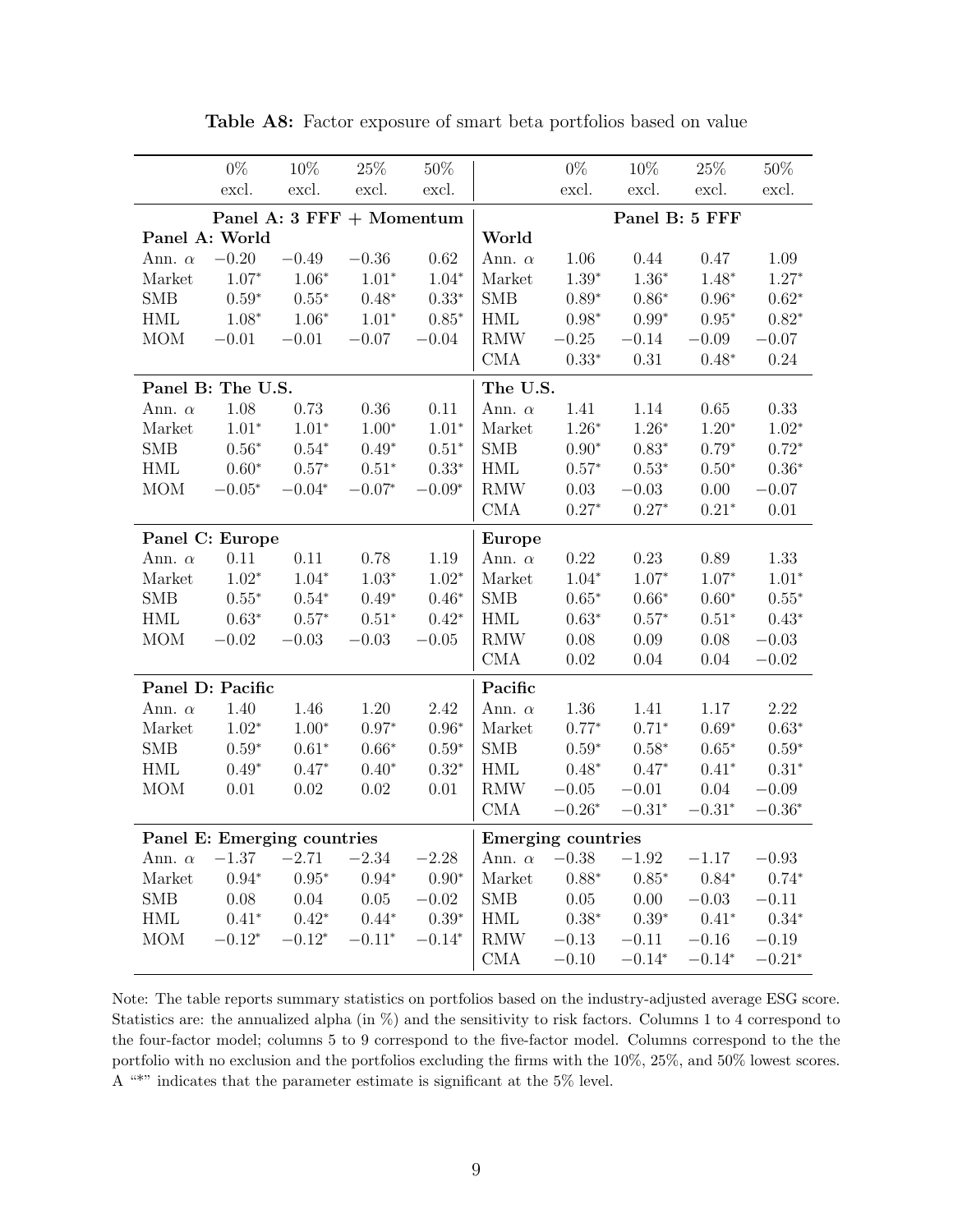|                      | $0\%$                       | 10%                       | 25%            | $50\%$         |                      | $0\%$                     | 10%            | 25\%           | $50\%$         |
|----------------------|-----------------------------|---------------------------|----------------|----------------|----------------------|---------------------------|----------------|----------------|----------------|
|                      | excl.                       | excl.                     | excl.          | excl.          |                      | excl.                     | excl.          | excl.          | excl.          |
|                      |                             | Panel A: 3 FFF + Momentum |                |                |                      |                           |                | Panel B: 5 FFF |                |
|                      | Panel A: World              |                           |                |                | World                |                           |                |                |                |
| Ann. $\alpha$        | $-0.99$                     | $-0.91$                   | $-0.16$        | 0.40           | Ann. $\alpha$        | $-1.39$                   | $-1.39$        | $-0.96$        | $-0.46$        |
| Market               | $1.06*$                     | $1.06*$                   | $1.05*$        | $1.01*$        | Market               | $0.83*$                   | $0.78*$        | $0.72*$        | $0.76*$        |
| <b>SMB</b>           | $0.51*$                     | $0.51*$                   | $0.45*$        | $0.33*$        | <b>SMB</b>           | $0.42*$                   | $0.40*$        | $0.30*$        | $0.24*$        |
| $\operatorname{HML}$ | $-0.31^{\ast}$              | $-0.36^{\ast}$            | $-0.37^{\ast}$ | $-0.27*$       | $\operatorname{HML}$ | $-0.25*$                  | $-0.30*$       | $-0.28*$       | $-0.17*$       |
| <b>MOM</b>           | $0.09*$                     | $0.08*$                   | $0.08*$        | $0.06*$        | RMW                  | $0.22*$                   | $0.21*$        | $0.30^{\ast}$  | $0.33*$        |
|                      |                             |                           |                |                | CMA                  | $-0.20$                   | $-0.26*$       | $-0.31*$       | $-0.23*$       |
|                      | Panel B: The U.S.           |                           |                |                | The U.S.             |                           |                |                |                |
| Ann. $\alpha$        | $0.02\,$                    | 0.02                      | 0.62           | 0.97           | Ann. $\alpha$        | $-0.19$                   | $-0.15$        | 0.43           | $0.65\,$       |
| Market               | $1.02*$                     | $1.01*$                   | $0.99*$        | $1.00*$        | Market               | $0.77*$                   | $0.83*$        | $0.79*$        | $0.70*$        |
| <b>SMB</b>           | $0.48*$                     | $0.44*$                   | $0.39*$        | $0.35*$        | <b>SMB</b>           | $0.46*$                   | $0.46*$        | $0.41*$        | $0.28*$        |
| $\operatorname{HML}$ | $-0.28*$                    | $-0.25*$                  | $-0.23*$       | $-0.19*$       | <b>HML</b>           | $-0.24*$                  | $-0.23*$       | $-0.20*$       | $-0.15*$       |
| MOM                  | $0.01\,$                    | 0.01                      | 0.00           | $0.02\,$       | RMW                  | 0.08                      | $0.09*$        | $0.08\,$       | $0.11*$        |
|                      |                             |                           |                |                | <b>CMA</b>           | $-0.26^{\ast}$            | $-0.19$        | $-0.22*$       | $-0.32^{\ast}$ |
|                      | Panel C: Europe             |                           |                |                | <b>Europe</b>        |                           |                |                |                |
| Ann. $\alpha$        | $1.56*$                     | $1.88*$                   | $2.13*$        | $2.30*$        | Ann. $\alpha$        | 1.50                      | $1.70*$        | $1.94*$        | $2.11*$        |
| Market               | $0.96*$                     | $0.96*$                   | $0.97*$        | $0.97*$        | Market               | $0.90^\ast$               | $0.89*$        | $0.91*$        | $0.93*$        |
| <b>SMB</b>           | $0.57^{\ast}$               | $0.51*$                   | $0.42*$        | $0.42*$        | <b>SMB</b>           | $0.58*$                   | $0.50*$        | $0.43*$        | $0.41*$        |
| <b>HML</b>           | $-0.22^\ast$                | $-0.22*$                  | $-0.21*$       | $-0.19*$       | <b>HML</b>           | $-0.22*$                  | $-0.21*$       | $-0.20*$       | $-0.19*$       |
| <b>MOM</b>           | $0.02\,$                    | $0.02\,$                  | 0.00           | $0.02\,$       | <b>RMW</b>           | $0.13*$                   | $0.15^{\ast}$  | $0.12*$        | $0.17*$        |
|                      |                             |                           |                |                | <b>CMA</b>           | $-0.05$                   | $-0.06$        | $-0.05$        | $-0.03$        |
|                      | Panel D: Pacific            |                           |                |                | Pacific              |                           |                |                |                |
| Ann. $\alpha$        | $2.57^{\ast}$               | $2.57^\ast$               | $2.23*$        | 1.16           | Ann. $\alpha$        | $2.70*$                   | $2.81*$        | $2.59*$        | 1.63           |
| Market               | $1.08*$                     | $1.05*$                   | $1.05*$        | $1.07*$        | Market               | $1.00*$                   | $1.04*$        | $1.13*$        | $1.25^{\ast}$  |
| <b>SMB</b>           | $0.24*$                     | $0.29^{\ast}$             | $0.30*$        | $0.28*$        | <b>SMB</b>           | $0.16^{\ast}$             | $0.25*$        | $0.29*$        | $0.32^{\ast}$  |
| HML                  | $-0.44*$                    | $-0.42*$                  | $-0.37*$       | $-0.34^{\ast}$ | <b>HML</b>           | $-0.41*$                  | $-0.39^{\ast}$ | $-0.32*$       | $-0.28*$       |
| <b>MOM</b>           | $0.03\,$                    | 0.02                      | 0.02           | 0.02           | <b>RMW</b>           | 0.09                      | $0.15*$        | $0.21*$        | $0.25*$        |
|                      |                             |                           |                |                | CMA                  | $-0.09$                   | $-0.03$        | 0.08           | $0.18\,$       |
|                      | Panel E: Emerging countries |                           |                |                |                      | <b>Emerging countries</b> |                |                |                |
| Ann. $\alpha$        | 1.58                        | 2.02                      | 2.64           | 4.59           | Ann. $\alpha$        | 1.67                      | 2.06           | 1.95           | $3.56*$        |
| Market               | $0.99*$                     | $0.98*$                   | 1.01           | $1.01*$        | Market               | $0.87*$                   | $0.89*$        | $0.91*$        | $0.87*$        |
| <b>SMB</b>           | 0.13                        | 0.12                      | $0.16\,$       | 0.04           | <b>SMB</b>           | 0.08                      | 0.09           | 0.13           | 0.01           |
| <b>HML</b>           | $-0.35^{\ast}$              | $-0.38*$                  | $-0.42*$       | $-0.35^{\ast}$ | <b>HML</b>           | $-0.36*$                  | $-0.38*$       | $-0.40*$       | $-0.33*$       |
| <b>MOM</b>           | $0.01\,$                    | $-0.01$                   | 0.03           | 0.06           | <b>RMW</b>           | $-0.04$                   | $-0.03$        | $0.06\,$       | 0.10           |
|                      |                             |                           |                |                | CMA                  | $-0.12*$                  | $-0.11*$       | $-0.11*$       | $-0.14*$       |

Table A9: Factor exposure of smart beta portfolios based on quality